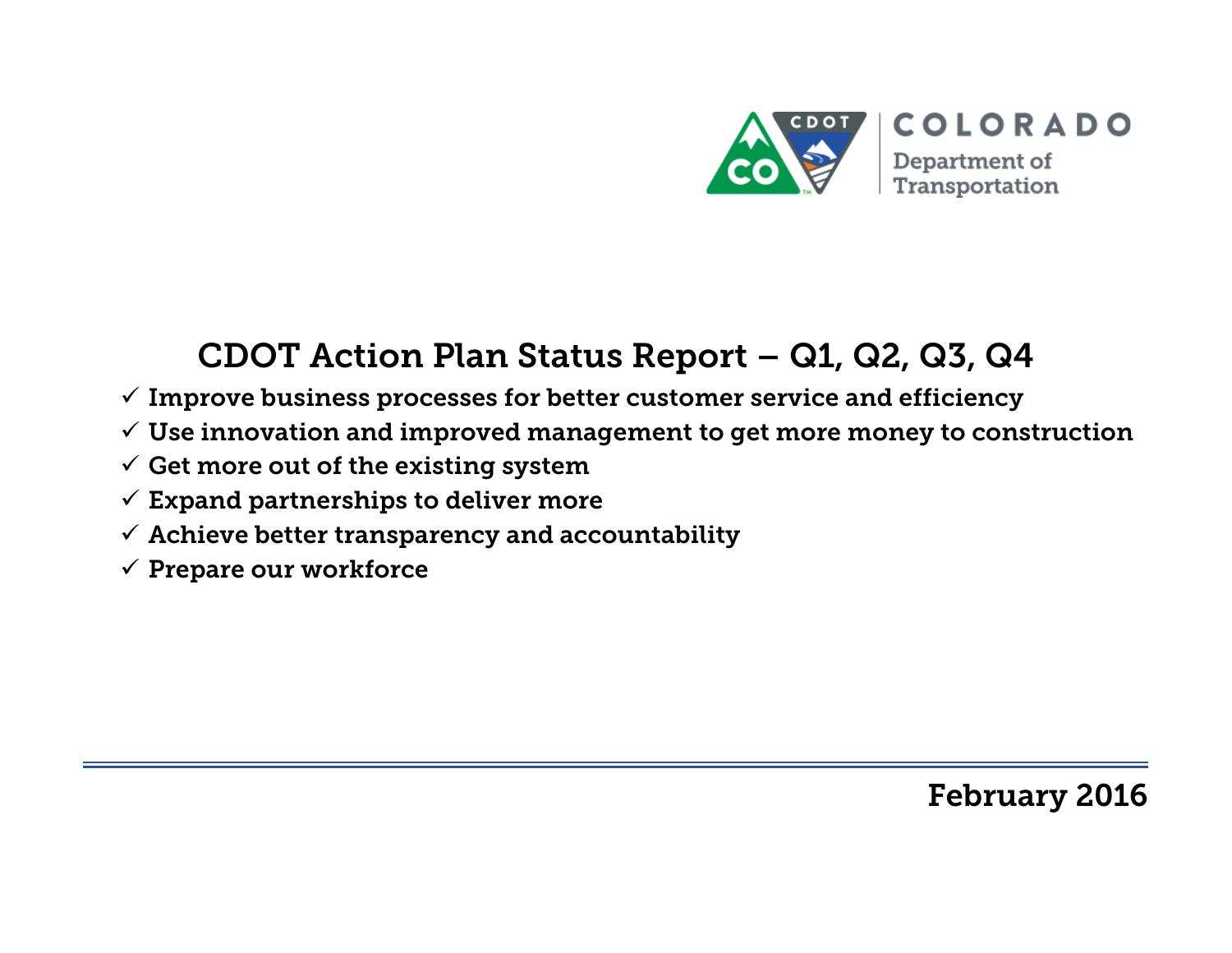

| <b>Implementing Action</b>                                                                                                                                                                                         | Task(s)                                                                                                                                                                                                                                                                 | <b>Status</b> | <b>Notes &amp; Next Steps</b>                                                                                                                                                                                                                                                                                                                                                                                                                                                                            | Implementor(s)                            |
|--------------------------------------------------------------------------------------------------------------------------------------------------------------------------------------------------------------------|-------------------------------------------------------------------------------------------------------------------------------------------------------------------------------------------------------------------------------------------------------------------------|---------------|----------------------------------------------------------------------------------------------------------------------------------------------------------------------------------------------------------------------------------------------------------------------------------------------------------------------------------------------------------------------------------------------------------------------------------------------------------------------------------------------------------|-------------------------------------------|
| <b>Update and launch C-Plan data</b><br>repository<br>Promote data consistency with web-<br>based mapping tool and data<br>repository for CDOT staff, planning<br>partners, other stakeholders, and the<br>public. | Ensure data used in<br>development of the Statewide<br><b>Transportation Plan is</b><br>included in C-Plan, compile<br>and include analysis of data,<br>establish update cycle, and<br>provide training to staff and<br>planning partners $-2015$ (Q3)<br>$-2016$ (Q4). | In Progress   | ❖ Phase 1, internal review and beta<br>testing are complete.<br>❖ Transportation planning tool has<br>been developed and launched.<br>❖ Identification of C-Plan<br>enhancements is ongoing -<br>currently working with Esri to<br>identify additional functions,<br>needs, potential enhancements,<br>and future scoping.<br>❖ C-Plan is being developed in<br>preparation for the SWP<br><b>Transportation Matters public</b><br>outreach activities, planned for the<br>public in the spring of 2016. | Division of Transportation<br>Development |
| <b>Improve key business</b><br>processes and financial<br>controls<br>Review and develop recommendation<br>for Accounts Payable Aging and<br>Unauthorized Purchase Violations.                                     | Review Accounts Payable<br>Aging $-2015$ (Q2).                                                                                                                                                                                                                          | Complete      | ❖ Met internally and with consultants<br>to review findings and determine<br>next steps.<br>(applies to all three tasks)                                                                                                                                                                                                                                                                                                                                                                                 | Division of Accounting and<br>Finance     |
|                                                                                                                                                                                                                    | Review of Unauthorized<br>Purchase Violations - 2015<br>$(Q2)$ .                                                                                                                                                                                                        | Complete      |                                                                                                                                                                                                                                                                                                                                                                                                                                                                                                          |                                           |
|                                                                                                                                                                                                                    | Develop recommendations for Complete<br>Accounts Payable Aging and<br><b>Unauthorized Purchase</b><br>Violations $-2015$ (Q2).                                                                                                                                          |               |                                                                                                                                                                                                                                                                                                                                                                                                                                                                                                          |                                           |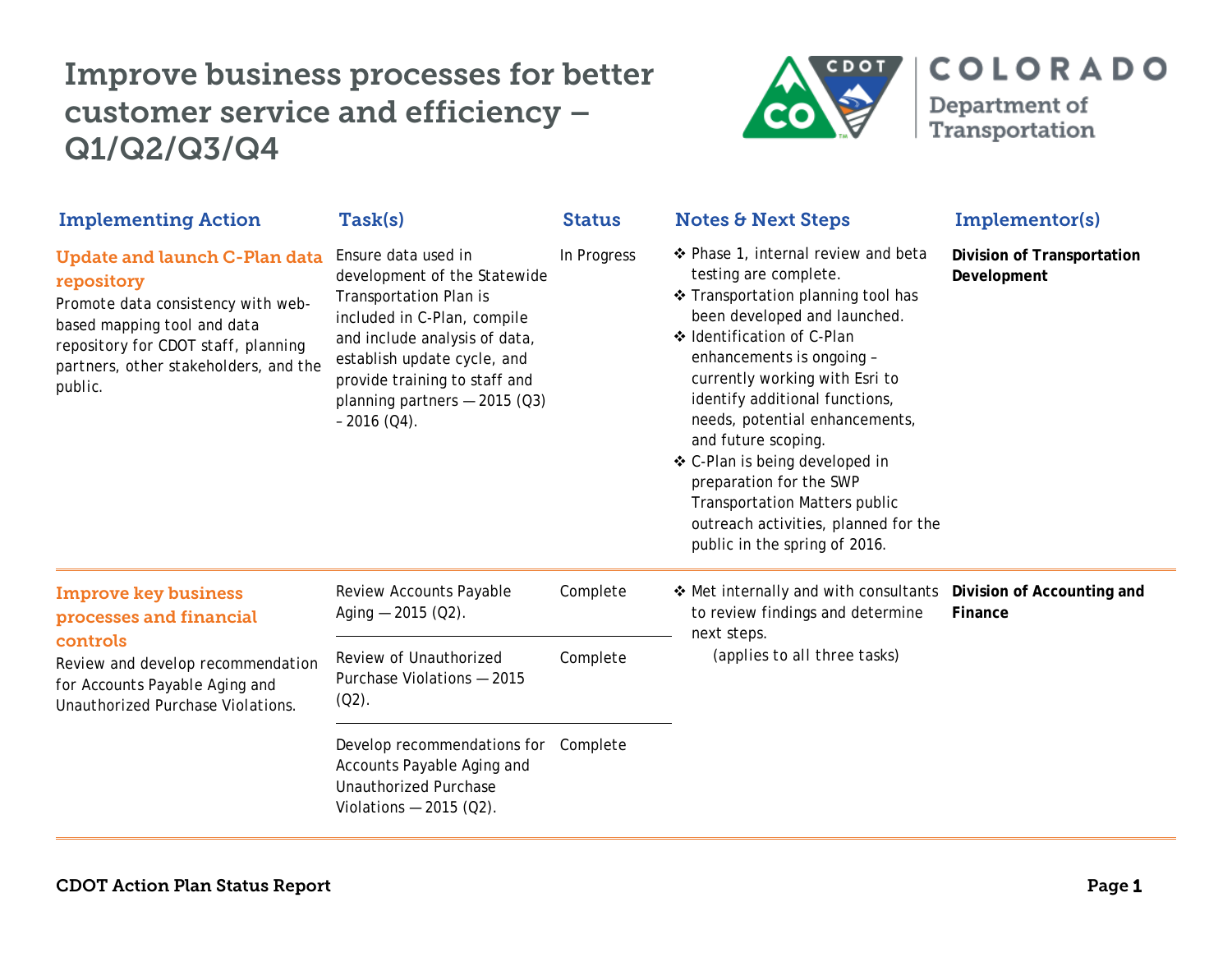

| <b>Implementing Action</b>                                                                                                                                                   | Task(s)                                                                                                                 | <b>Status</b> | <b>Notes &amp; Next Steps</b>                                                                 | Implementor(s)                                                                                                   |
|------------------------------------------------------------------------------------------------------------------------------------------------------------------------------|-------------------------------------------------------------------------------------------------------------------------|---------------|-----------------------------------------------------------------------------------------------|------------------------------------------------------------------------------------------------------------------|
| <b>Expand emergency</b><br>management capabilities<br>Provide day-to-day situational<br>awareness for statewide<br>transportation operations.                                | Institute a daily<br>status/readiness report for<br>equipment, personnel, and<br>product $-2015$ (Q2).                  | Complete      | ❖ Implementation.                                                                             | <b>Office of Emergency</b><br>Management<br>• Division of Highway<br>Maintenance<br>• Division of Transportation |
|                                                                                                                                                                              | Operationalize and update<br>current HQ - Operations<br>Center $-2015$ (Q1).                                            | Complete      |                                                                                               | Systems Management and<br>Operations<br>$\bullet$ Regions                                                        |
|                                                                                                                                                                              | Implement consequence<br>management protocols and<br>operational center activation<br>levels $-2015$ (Q1).              | Complete      | ❖ Work group expanded beyond<br>original scope. Focused on<br>integration among stakeholders. |                                                                                                                  |
| <b>Expand roll-out of Lean</b><br><b>Everyday Ideas</b>                                                                                                                      | Have all engineering and<br>maintenance front-line<br>managers participate in the                                       | In Progress   | PE II:<br>❖ 30 of 55 complete.                                                                | <b>Office of Process</b><br>Improvement<br>$\bullet$ Regions                                                     |
| Integrate Lean Everyday Ideas, with a<br>focus on Maintenance and<br>Engineering, into every region and<br>division, adopting ideas that make a<br>difference in efficiency. | Process Improvement<br>"Coaches" workshop, and<br>work on at least one<br>improvement within each unit<br>$-2015$ (Q2). |               | TM III:<br>❖ 80 of 100 complete.<br>❖ Will schedule additional classes in<br>all regions.     | • All Divisions                                                                                                  |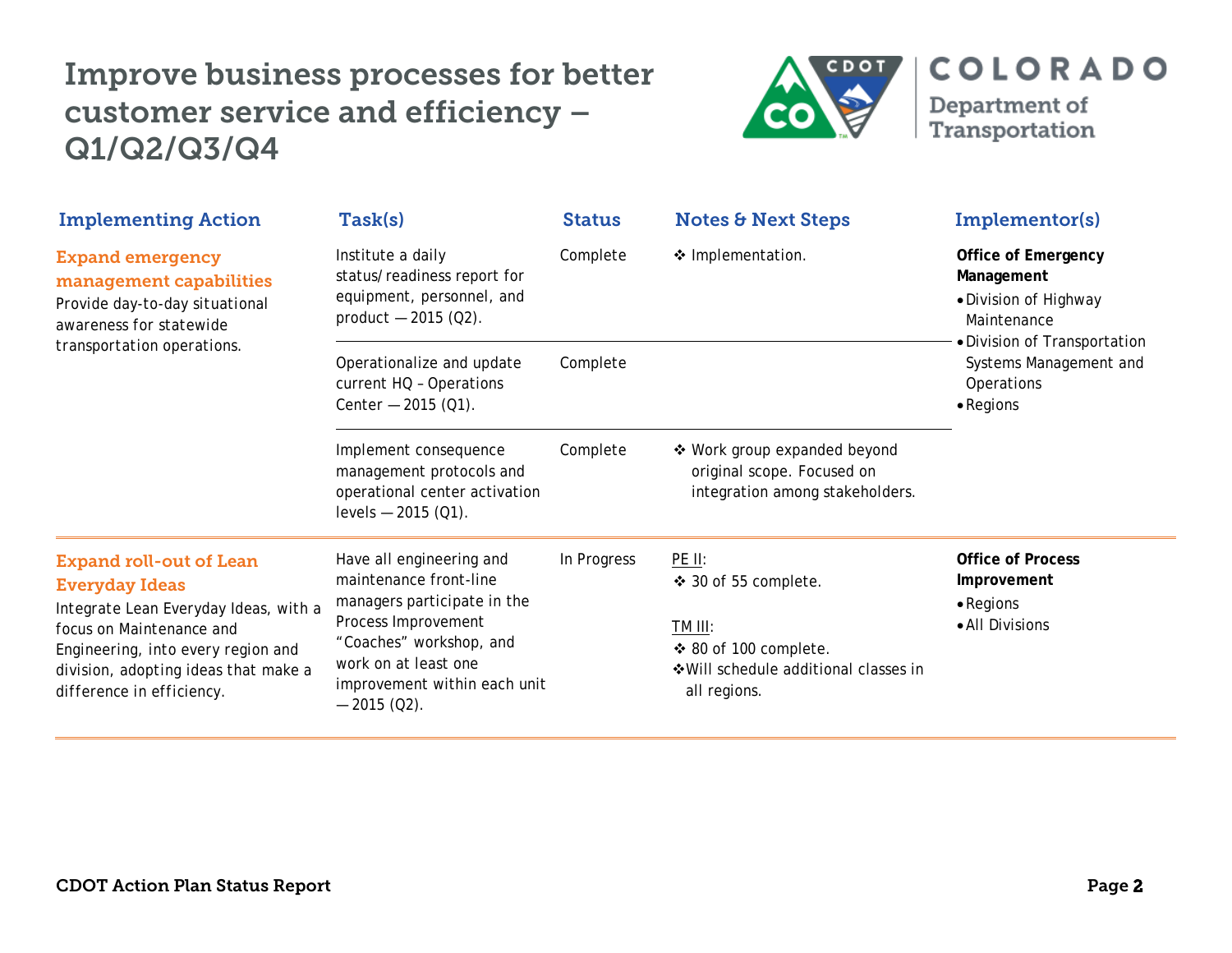

| <b>Implementing Action</b>                                                                                                                                                                                                                                          | Task(s)                                                                                                                                                            | <b>Status</b> | <b>Notes &amp; Next Steps</b>                                                                                                                                                              | Implementor(s)                                          |
|---------------------------------------------------------------------------------------------------------------------------------------------------------------------------------------------------------------------------------------------------------------------|--------------------------------------------------------------------------------------------------------------------------------------------------------------------|---------------|--------------------------------------------------------------------------------------------------------------------------------------------------------------------------------------------|---------------------------------------------------------|
| Develop and implement risk<br>and resiliency strategies for<br>flood area<br>Build capacity within CDOT's planning<br>and project development and<br>prioritization process to identify risk<br>and resiliency strategies and<br>standards for high risk corridors. | Develop risk and resiliency<br>project evaluation criteria<br>and matrix $-2015$ (Q1).                                                                             | Complete      | ❖ Developed Risk and Resiliency<br>Methodology and Tool, which<br>quantifies the Benefit-Cost ratios<br>of resilience alternatives for<br>damaged roadways slated for<br>permanent repair. | Region 4<br>• Division of Transportation<br>Development |
|                                                                                                                                                                                                                                                                     | Develop Infrastructure Sector<br>components for the Statewide<br>Resiliency Plan in<br>coordination with the<br>Colorado Resiliency Working<br>Group $-2015$ (Q3). | Complete      | ❖ Colorado Resiliency Framework<br>was adopted by the Governor in<br>June 2015.                                                                                                            |                                                         |
|                                                                                                                                                                                                                                                                     | Implement the resiliency<br>evaluation criteria and matrix<br>for use outside of the flood<br>program $-$ 2015 (Q4).                                               | In Progress   | ❖ R&R/TM pilot project planned to<br>occur by summer 2016.<br>❖ A priority for the Chief Engineer.                                                                                         |                                                         |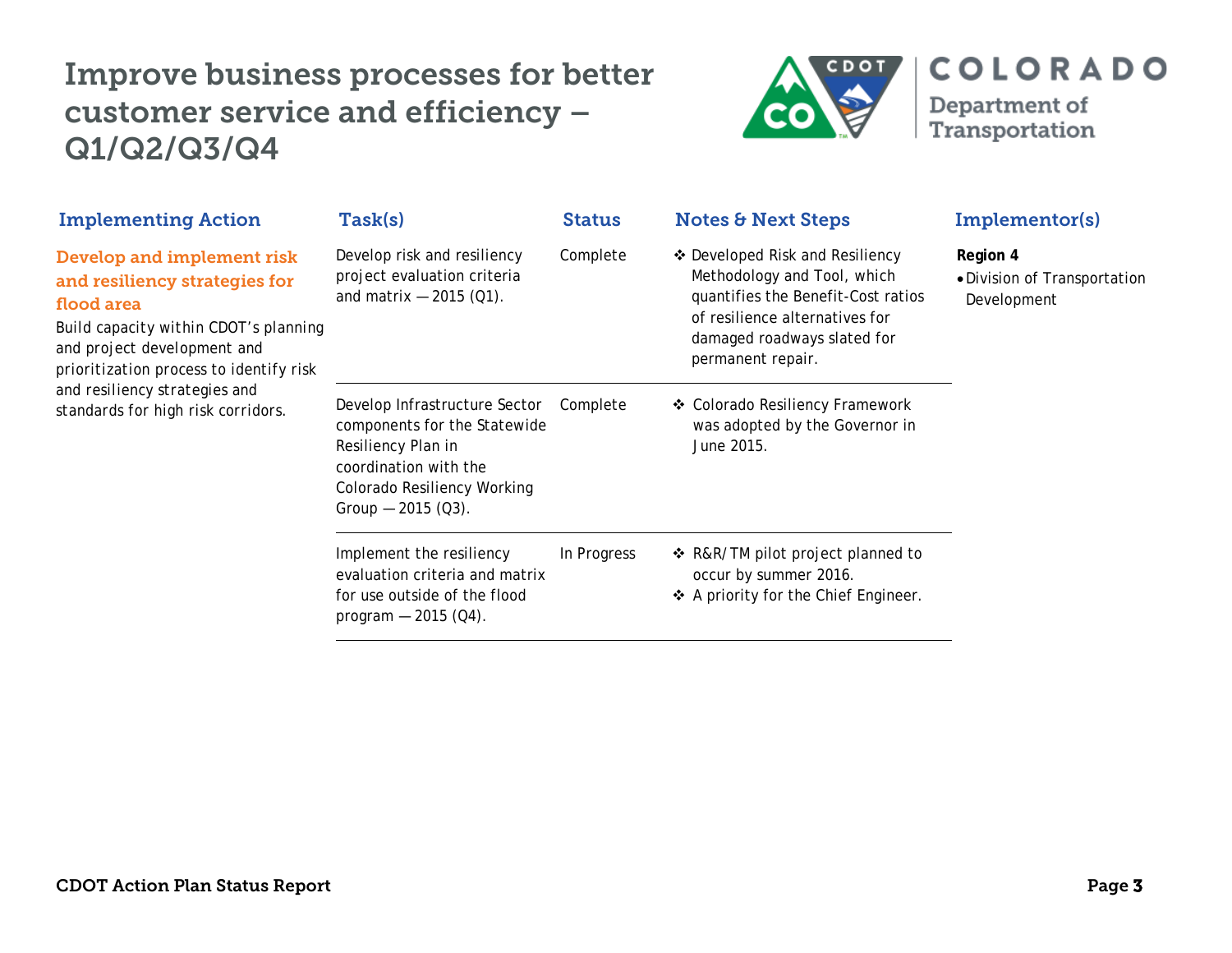

ultimately support project

selection.

| <b>Implementing Action</b> | Task(s)                                                                                                                                            | <b>Status</b> | <b>Notes &amp; Next Steps</b>                                                                                                                                                                                                                                                                                                                                                                                                                                                                                                                                                                                                                                                                                                                          | Implementor(s) |
|----------------------------|----------------------------------------------------------------------------------------------------------------------------------------------------|---------------|--------------------------------------------------------------------------------------------------------------------------------------------------------------------------------------------------------------------------------------------------------------------------------------------------------------------------------------------------------------------------------------------------------------------------------------------------------------------------------------------------------------------------------------------------------------------------------------------------------------------------------------------------------------------------------------------------------------------------------------------------------|----------------|
| Cont'd.                    | Apply evaluation matrix for<br>those projects where<br>resiliency is being considered<br>and a cost to benefit ratio is<br>required - 2015 - 2016. | Complete      | ❖ This has been applied to a number<br>of permanent repair projects for<br>CDOT and Local Agencies.<br>❖ A cost share allocation decision<br>matrix has been developed for<br>those project that do not meet a<br>1.0 Benefit/Cost ratio required by<br>the ER manual that allows FHWA<br>ER dollars to participate in the<br>resiliency improvement if<br>additional state or local dollars are<br>brought to the project.<br>❖ Statewide pilot program is being<br>developed to look at a risk based<br>asset management program. This<br>will help identify those areas of<br>high risk to natural threats and<br>prioritize based on the value of the<br>asset to the system. This will be<br>another tool to identify<br>transportation needs and |                |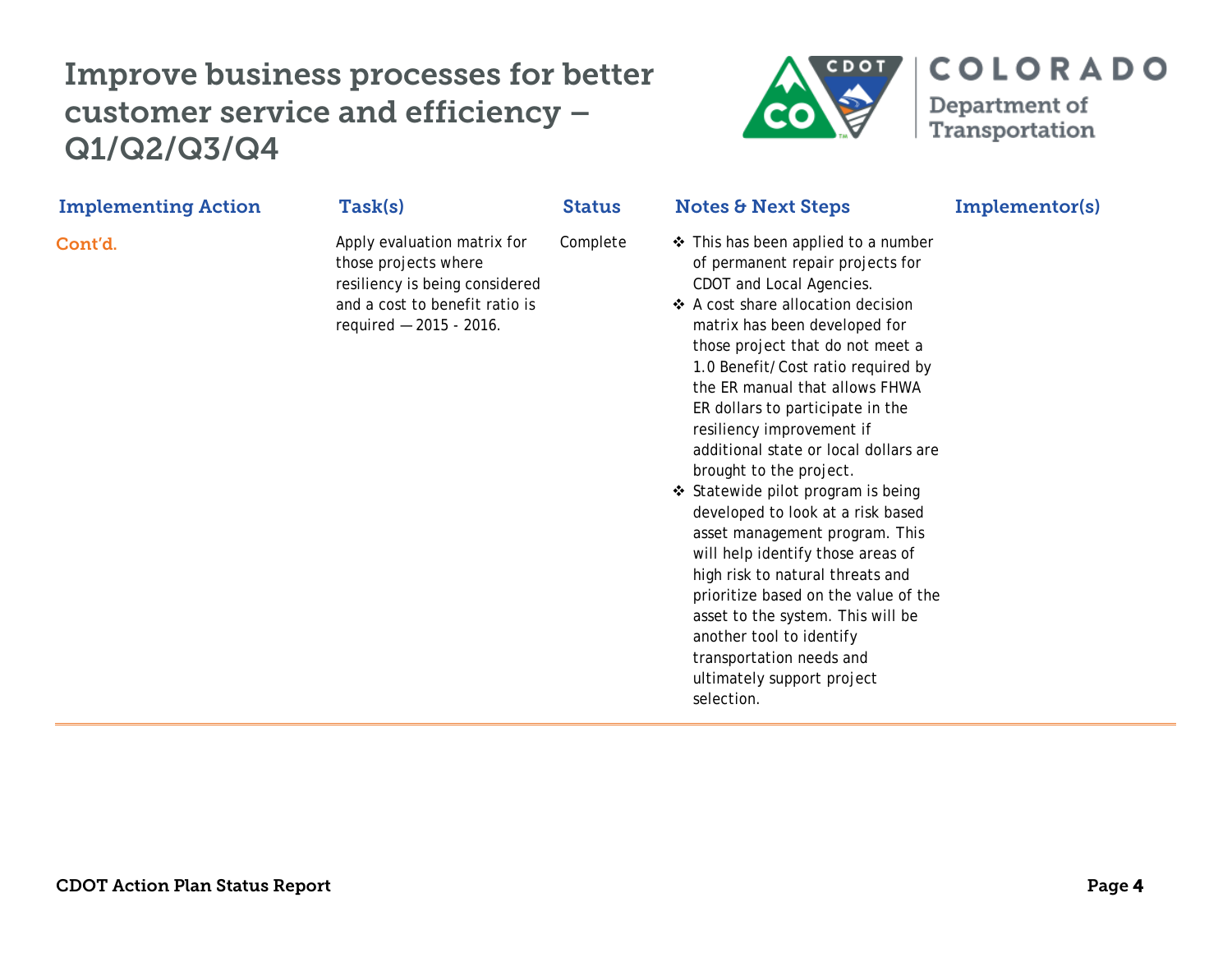

| <b>Implementing Action</b>                                                                                                                                                                                                                                                                                                                                    | Task(s)                                                                                                                                                     | <b>Status</b> | <b>Notes &amp; Next Steps</b>                                                                                                                                                                                                                                                                                                                     | Implementor(s)                                                                                                                                        |
|---------------------------------------------------------------------------------------------------------------------------------------------------------------------------------------------------------------------------------------------------------------------------------------------------------------------------------------------------------------|-------------------------------------------------------------------------------------------------------------------------------------------------------------|---------------|---------------------------------------------------------------------------------------------------------------------------------------------------------------------------------------------------------------------------------------------------------------------------------------------------------------------------------------------------|-------------------------------------------------------------------------------------------------------------------------------------------------------|
| Increase development of the<br><b>Web-based Information</b><br><b>Management System (WIMS)</b><br>Expand use of WIMS for integration<br>with SAP to include excise fuel tax<br>disbursement to airports.                                                                                                                                                      | Develop integration process<br>with $SAP - 2015 (Q2)$ .                                                                                                     | In Progress   | ❖ Resolve technical issues related to<br>drawdown reliability and security.<br>♦ OIT is now the statewide liaison for<br>standardization of SalesForce<br>initiatives.<br>❖ No current plans to include excise<br>tax functions going forward.<br>❖ On track to reach target<br>completion in Q1 of CY2016.New<br>target completion in CY2016 Q1. | <b>Division of Aeronautics</b><br>. Division of Accounting and<br>Finance<br>• Department of Revenue                                                  |
| <b>Further develop web-based</b><br>grant systems and process<br>Enhance existing web-based grant<br>systems and expand use to other<br>programs. WIMS and Colorado Transit<br>and Rail Awards Management System<br>(COTRAMS) are the programs that<br>allow direct data exchange and<br>business processes between CDOT and<br>airport and transit grantees. | Develop WIMS data capability<br>to include individual airport<br>information pertaining to<br>sustainability and economic<br>impact planning $-$ 2015 (Q4). | Complete      | ❖ Fill in data for airport<br>sustainability plans, anticipated<br>completion within a month.<br>❖ Collect data for new uses like<br>economic impact studies.                                                                                                                                                                                     | <b>Division of Aeronautics</b><br>• Division of Transit & Rail<br>• Division of Transportation<br>Development<br>• Office of Transportation<br>Safety |
|                                                                                                                                                                                                                                                                                                                                                               | Complete COTRAMS roll-out<br>with 80 transit grant partners<br>$-2015.$                                                                                     | In Progress   | ❖ The first reimbursement training<br>was held on January 8, 2016.<br>❖ Will continue to make<br>enhancements going forward.<br>❖ Currently developing a link to SAP.<br>❖ Working with the Office of<br>Information Technology on this<br>task.                                                                                                  |                                                                                                                                                       |
|                                                                                                                                                                                                                                                                                                                                                               | Develop web-based systems<br>and processes for other grant<br>programs $-2016$ (Q4).                                                                        | In Progress   | ❖ Develop crack fill material<br>reimbursement program, target<br>CY2016 Q3.                                                                                                                                                                                                                                                                      |                                                                                                                                                       |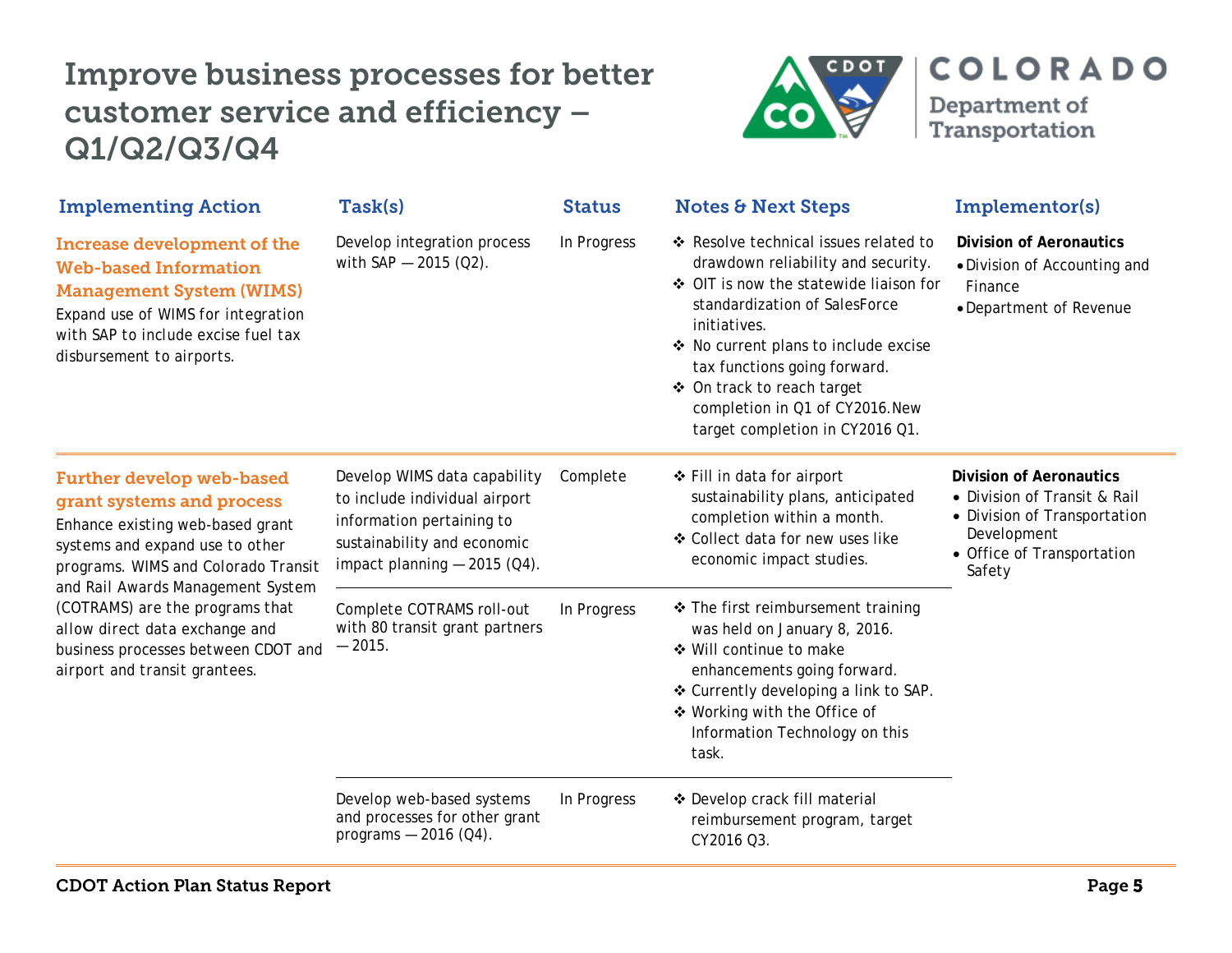

| <b>Implementing Action</b>                                                                                                                                                                                       | Task(s)                                                                                                                                                                                                                        | <b>Status</b> | <b>Notes &amp; Next Steps</b>                                                                                                                                                                                                                                                                                | Implementor(s)                                                                                          |
|------------------------------------------------------------------------------------------------------------------------------------------------------------------------------------------------------------------|--------------------------------------------------------------------------------------------------------------------------------------------------------------------------------------------------------------------------------|---------------|--------------------------------------------------------------------------------------------------------------------------------------------------------------------------------------------------------------------------------------------------------------------------------------------------------------|---------------------------------------------------------------------------------------------------------|
| <b>Contract Improvement</b><br>Initiative<br>Improve the efficiency and<br>consistency of CDOT contracts<br>through organizational, technological<br>and personnel changes.                                      | Complete implementation of<br>Phase III - 2015.                                                                                                                                                                                | Complete      | ❖ Phase III implementation is<br>complete.<br>❖ Phase IV, focused on<br>enhancements and system<br>upgrades, is also complete.                                                                                                                                                                               | Division of Administrative<br><b>Services</b><br>• Division of Accounting and<br>Finance<br>• Regions   |
|                                                                                                                                                                                                                  | Initiate and complete SRM<br>Enhancements $-2015$ (Q4).                                                                                                                                                                        | Complete      | ❖ Ongoing SRM upgrades,<br>improvements, and a new project<br>plan are all moving forward -<br>separate from the contract<br>improvement initiative.<br>❖ SAP system upgrades are near<br>completion, which will allow for<br>final SRM enhancements.                                                        |                                                                                                         |
| <b>Modernize facilities</b><br>Modernize CDOT facilities through<br>the examination of facility<br>requirements, financial objectives<br>and constraints, and execution of the<br>real estate optimization plan. | Construct a new Region 4<br>headquarters facility and<br>explore the possible<br>relocation of CDOT<br>Headquarters, Region 1 and<br>Region 2 facilities to provide<br>an environment for better<br>work collaboration - 2015. | In Progress   | ❖ Region 1 & 2: Project scope and<br>budget will go to Commission<br>summer of 2016 for final approval<br>to proceed.<br>❖ Region 4: Construction complete.<br>Staff moved in on November 9,<br>2015.<br>❖ CDOT HQ: narrowed to site<br>location and foot print analysis, 2<br>year timeline for relocation. | Division of Administrative<br><b>Services</b><br>• Regions (Emphasis on<br>Region 4)<br>• All Divisions |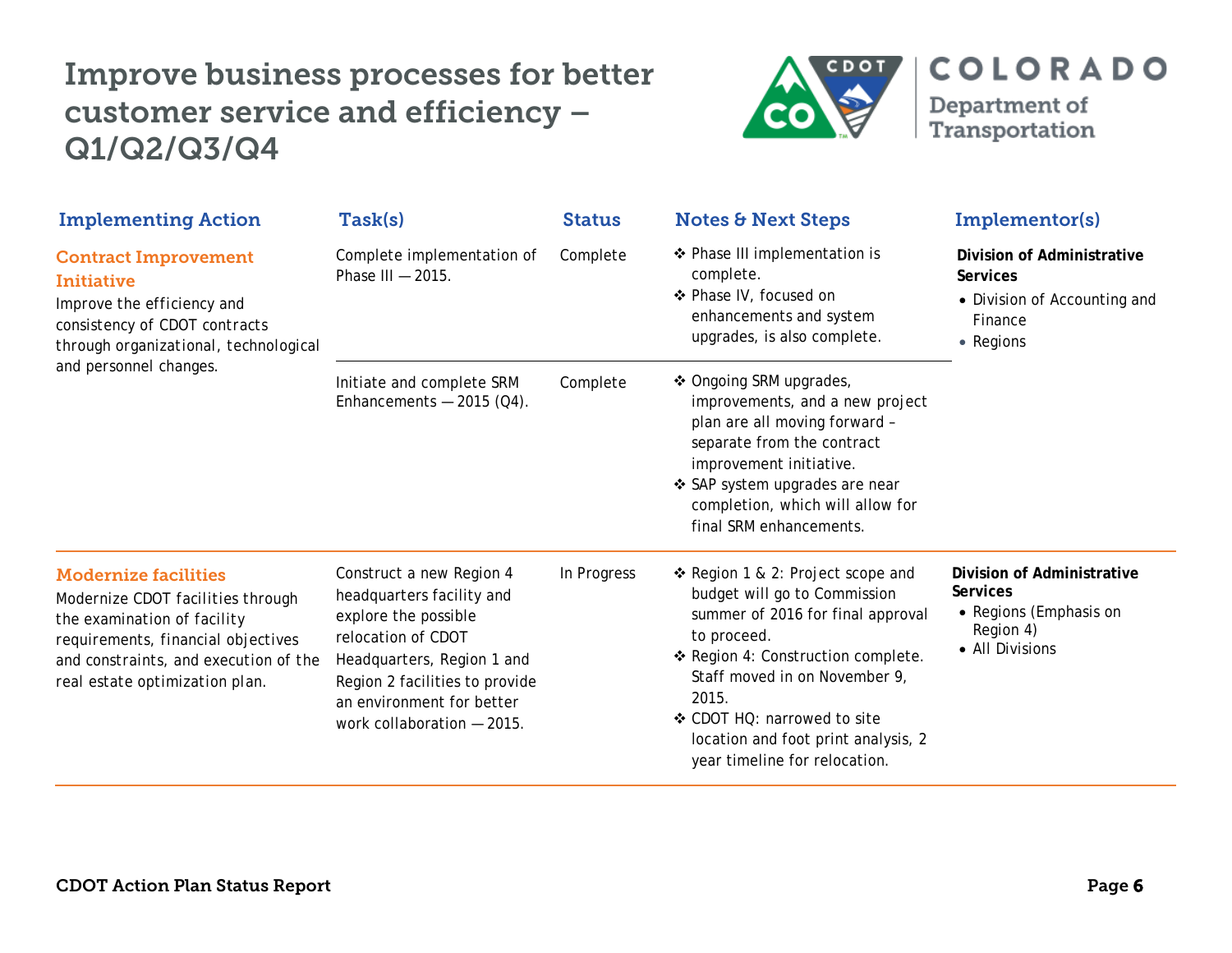

| <b>Implementing Action</b>                                                                                                                                                                            | Task(s)                                                                                                                                                                                                                                         | <b>Status</b> | <b>Notes &amp; Next Steps</b>                                                | Implementor(s)                                                                                                                                                                                                                                             |
|-------------------------------------------------------------------------------------------------------------------------------------------------------------------------------------------------------|-------------------------------------------------------------------------------------------------------------------------------------------------------------------------------------------------------------------------------------------------|---------------|------------------------------------------------------------------------------|------------------------------------------------------------------------------------------------------------------------------------------------------------------------------------------------------------------------------------------------------------|
| <b>Implement and report</b><br>performance measures for the<br><b>Department</b><br>Implement Four Disciplines of<br>Execution (4DX) framework for<br>developing goals and monitoring<br>performance. | Develop goals and<br>performance measures for<br>eight categories: safety,<br>infrastructure condition,<br>system performance, freight<br>movement, environmental<br>stewardship, reducing project<br>delay, and business<br>excellence - 2015. | Complete      | Transfer into the performance<br>plan: substitute for SMART Act<br>Measures. | Division of Transportation<br>Development                                                                                                                                                                                                                  |
| <b>Policy and procedural</b><br>directives<br>Update or repeal Department policy<br>and procedural directives, focusing<br>primarily on those that are past their<br>review date.                     | Update or repeal at least 25<br>policy and procedural<br>$directives - 2015$ .                                                                                                                                                                  | Complete      | ❖ 13 updated, 17 repealed, 1 new<br>(31 total) in Q1, Q2, Q3, & Q4.          | Office of Policy and<br><b>Government Relations</b><br>• Division of Administrative<br><b>Services</b><br>• Division of Highway<br>Maintenance<br>• Program Support<br>• Transportation Systems<br>Management and Operations<br>• Office of Communications |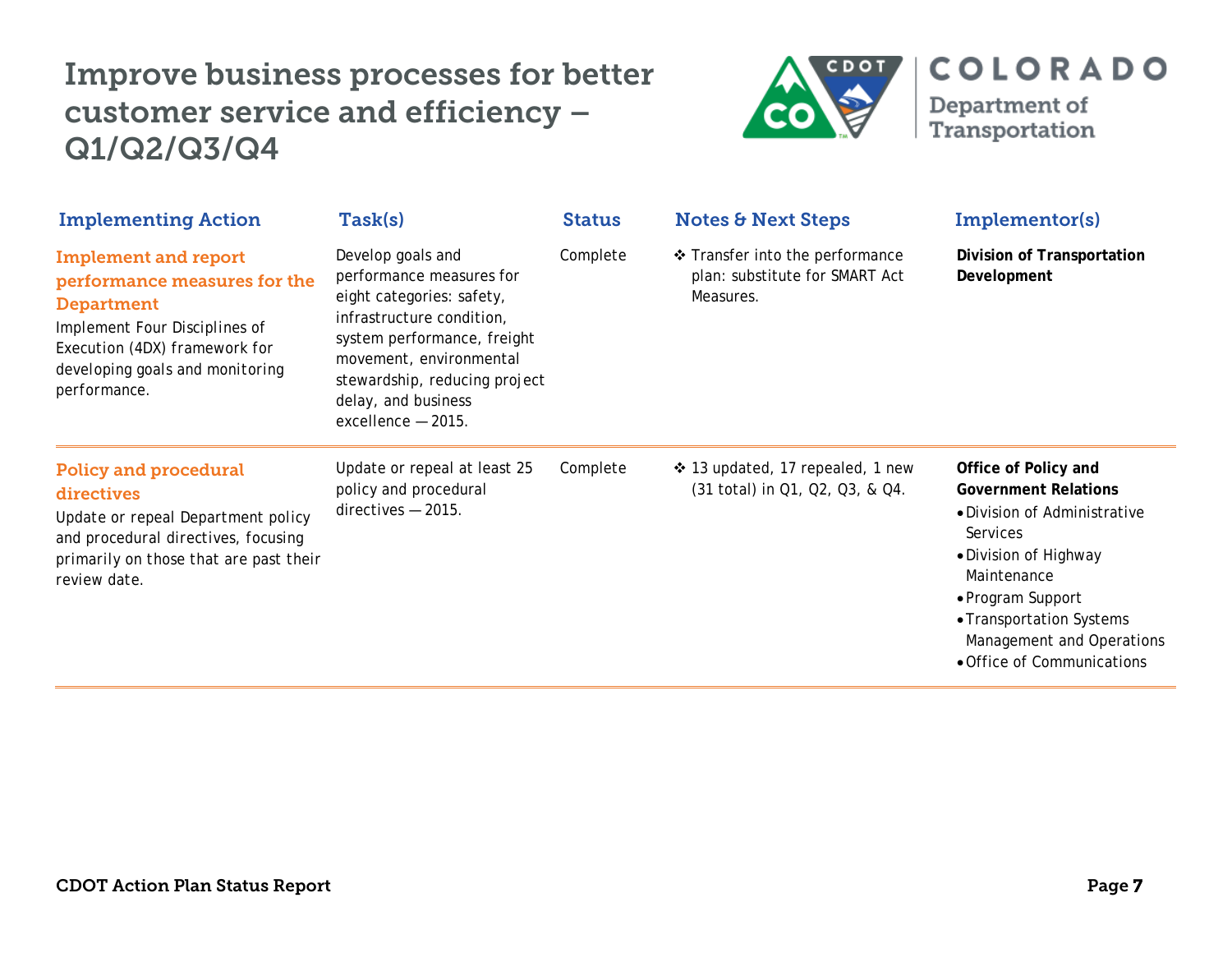

| <b>Implementing Action</b>                                                                                                                                                                                                                                                                                                                                                                                         | <b>Task(s)</b>                                                                                         | <b>Status</b> | <b>Notes &amp; Next Steps</b>                                                                                                                                                                                                                                                                                                                          | Implementor(s)                                                                                                           |
|--------------------------------------------------------------------------------------------------------------------------------------------------------------------------------------------------------------------------------------------------------------------------------------------------------------------------------------------------------------------------------------------------------------------|--------------------------------------------------------------------------------------------------------|---------------|--------------------------------------------------------------------------------------------------------------------------------------------------------------------------------------------------------------------------------------------------------------------------------------------------------------------------------------------------------|--------------------------------------------------------------------------------------------------------------------------|
| Develop a framework for<br>addressing risk and resiliency<br>and incorporating strategies<br>into planning, programming,<br>and project development<br>Develop a framework to ensure that<br>the risk and resiliency of the<br>statewide transportation system in<br>the face of natural, economic, or<br>other disasters is considered as part<br>of planning, programming, and<br>project development processes. | Develop a framework for risk<br>and resiliency plan $-2015$<br>$(Q1)$ .                                | Complete      | ❖ Futures Forward Initiative Extreme<br>Weather working group has taken<br>the lead.<br>❖ Waiting on working group results to<br>proceed.                                                                                                                                                                                                              | <b>Division of Transportation</b><br>Development<br>• Office of Emergency<br>Management<br>• Division of Project Support |
|                                                                                                                                                                                                                                                                                                                                                                                                                    | Coordinate with Colorado<br>Resiliency Working Group -<br>$2015(01)$ .                                 | Complete      | ❖ Final Colorado Resiliency<br>Framework document currently<br>online for public review and<br>comment.<br>❖ Johnny Olson is the leader of the<br>Infrastructure Committee and<br>Debra Perkins-Smith is a<br>participant in the Community<br>Committee.<br>❖ Waiting on completion of draft<br>Colorado Resiliency Framework<br>public review period. | $\bullet$ Regions<br>• Division of Transit & Rail                                                                        |
|                                                                                                                                                                                                                                                                                                                                                                                                                    | Develop framework for<br>identifying and assessing<br>transportation system<br>vulnerabilities - 2015. | In Progress   | ❖ R&R/TM pilot project planned to<br>occur by summer 2016.<br>❖ A priority for the Chief Engineer.                                                                                                                                                                                                                                                     |                                                                                                                          |
|                                                                                                                                                                                                                                                                                                                                                                                                                    | Identify strategies and<br>develop framework for<br>incorporation into CDOT<br>$processes - 2016$ .    | In Progress   | ❖ Vulnerability assessment pilot<br>study is in progress.<br>❖ Awaiting results from Goals &<br>Objectives workshop.                                                                                                                                                                                                                                   |                                                                                                                          |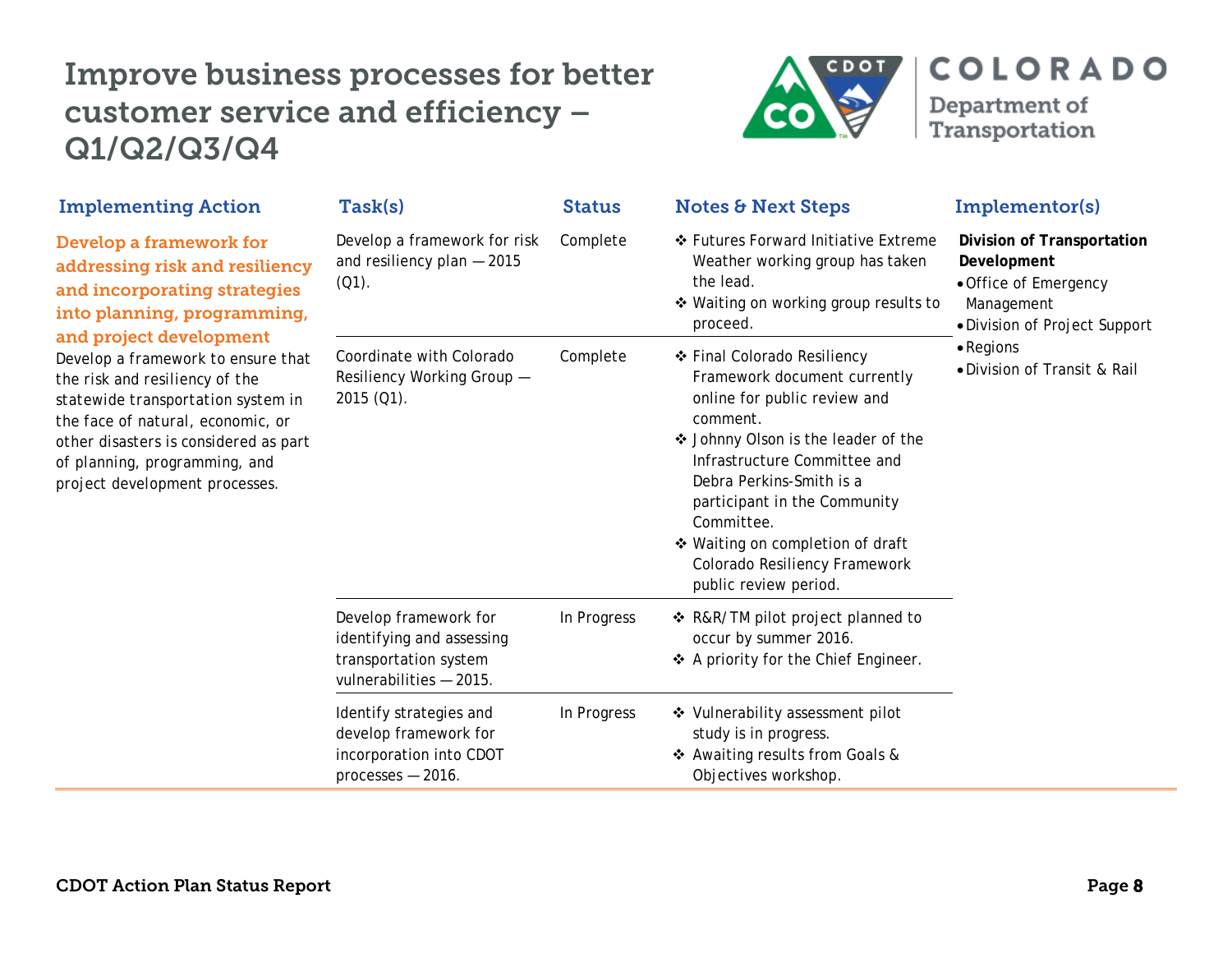

| <b>Implementing Action</b>                                                                                                                                                                                                                                                                                                                                                                         | Task(s)                                                                                                                                                     | <b>Status</b> | <b>Notes &amp; Next Steps</b>                                                                                                                                                                                                                                                                                                                                             | Implementor(s)                                                       |  |
|----------------------------------------------------------------------------------------------------------------------------------------------------------------------------------------------------------------------------------------------------------------------------------------------------------------------------------------------------------------------------------------------------|-------------------------------------------------------------------------------------------------------------------------------------------------------------|---------------|---------------------------------------------------------------------------------------------------------------------------------------------------------------------------------------------------------------------------------------------------------------------------------------------------------------------------------------------------------------------------|----------------------------------------------------------------------|--|
| <b>Improve maintenance business</b><br>processes to focus on<br>accomplishments and target<br>setting<br>Focus on correlating investment to<br>system performance in the<br>Maintenance Level of Service (MLOS)<br>system. Advancements in technology<br>will allow for improved inventories<br>with accurate condition surveys,<br>allowing for a better utilization of<br>funding and resources. | Increase the consistency in<br>the work order process to<br>accurately document and<br>report accomplishments -<br>2015.                                    | In Progress   | ❖ DOT1: Working on refining the<br>number of fields needed to<br>complete a work order and<br>streamlining the entire process.<br>Internal staff working on DOT1;<br>expected to complete within the<br>year.<br>❖ Mobile Solution: Subsequent to<br>the development of DOT1, a<br>mobile system will be created<br>allowing work orders to be<br>entered electronically. | Division of Highway<br>Maintenance<br>• Regions<br>• Project Support |  |
|                                                                                                                                                                                                                                                                                                                                                                                                    | Deploy Equipment Asset<br>Management model to find<br>optimal equipment<br>replacement cycle based on<br>age, use and<br>maintenance/repair cost -<br>2015. |               | ❖ Changed existing asset<br>management model (replacement<br>plan) from three categories of<br>highway maintenance equipment<br>to four. After running another<br>year with four categories, will<br>then use a consultant to redefine<br>model and address each<br>equipment category separately.                                                                        |                                                                      |  |
|                                                                                                                                                                                                                                                                                                                                                                                                    | Decrease fleet downtime and<br>improve fuel management<br>through the use of Advanced<br>Vehicle Location (AVL)<br>technology - 2015.                       | In Progress   | ❖ Currently refining performance<br>measures.<br>❖ Focused on the development and<br>implementation of more training<br>and education for work orders.                                                                                                                                                                                                                    |                                                                      |  |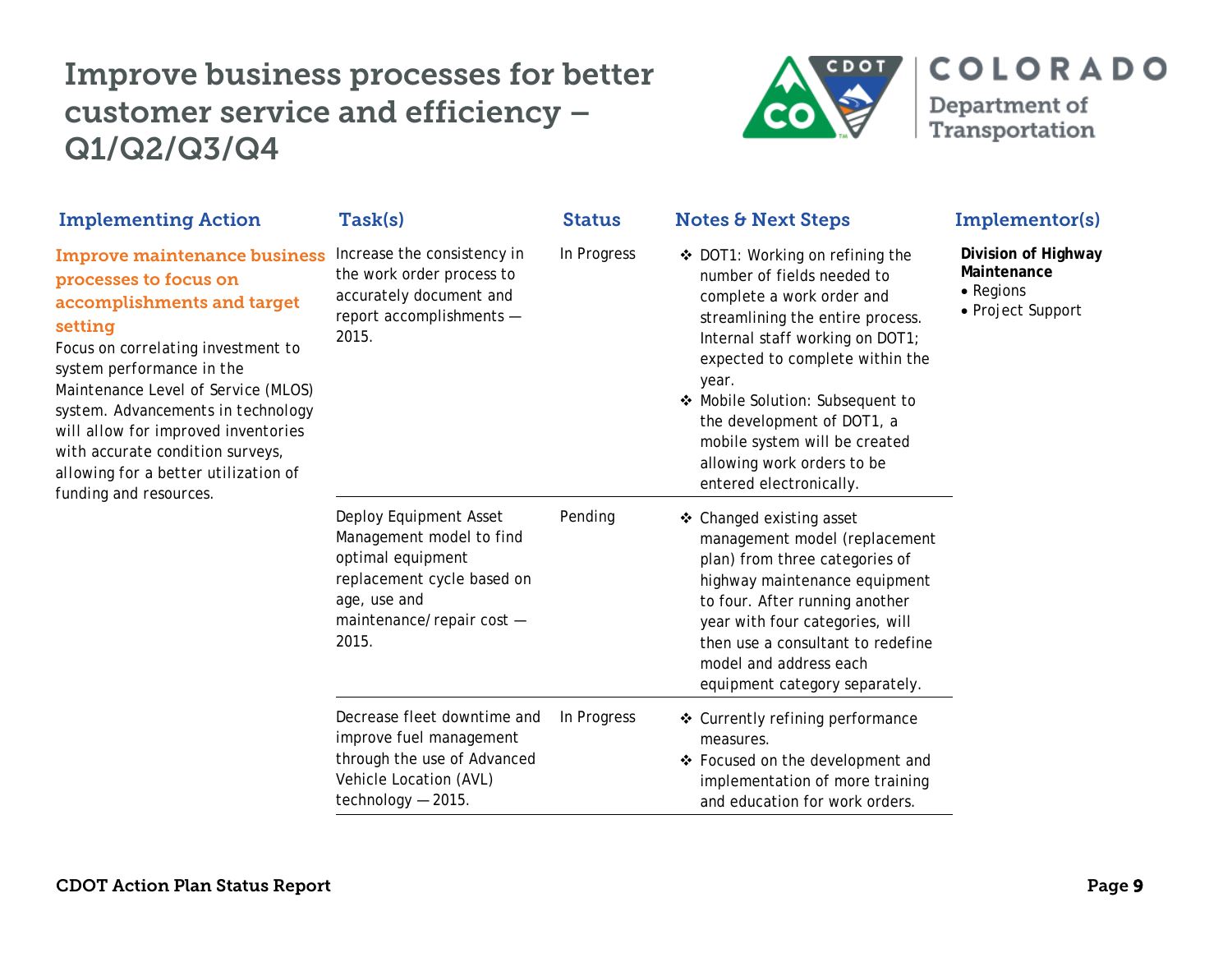

| <b>Implementing Action</b>                                                                                                                                                                                 | Task(s)                                                                                                                                                                                                                                      | <b>Status</b> | <b>Notes &amp; Next Steps</b>                                                                                                                                                                                                                                                                                                                  | Implementor(s)                                                            |
|------------------------------------------------------------------------------------------------------------------------------------------------------------------------------------------------------------|----------------------------------------------------------------------------------------------------------------------------------------------------------------------------------------------------------------------------------------------|---------------|------------------------------------------------------------------------------------------------------------------------------------------------------------------------------------------------------------------------------------------------------------------------------------------------------------------------------------------------|---------------------------------------------------------------------------|
| Cont'd.                                                                                                                                                                                                    | Analyze MLOS as a whole and<br>develop budget criteria<br>through target setting $-2015$ .                                                                                                                                                   | In Progress   | ❖ Set to deliver by April 1, 2016.                                                                                                                                                                                                                                                                                                             |                                                                           |
|                                                                                                                                                                                                            | Complete integration of<br>pavement management data<br>into the MLOS model for<br>condition surveys and<br>budgeting $-2015$ .                                                                                                               | Complete      | ❖ Study and several workshops were<br>completed and pavement<br>management model is being used.                                                                                                                                                                                                                                                |                                                                           |
| <b>Elevate "Safety Culture"</b><br>Enhance employee perceptions<br>regarding CDOT's commitment to<br>safety through training, individual<br>empowerment and integrated safety<br>engagement by leadership. | Increase the number of Safety In Progress<br>Champions through the<br>performance of integrated<br>safety engagements by more<br>levels of supervision and<br>continue to reduce worker's<br>compensation claims by up to<br>$10\% - 2015$ . |               | $\overline{\cdot}$<br>❖ By the end of CY2015 CDOT<br>recognized 1,385 Level 1 Safety<br>Champions, 726 Level 2 Safety<br>Champions, and 270 Safety<br>Leaders.<br>❖ Worker's compensation claims have<br>decreased by 33% since 2013. This<br>program will continue to change as<br>a new metric will need to be<br>established going forward. | <b>Office of Transportation</b><br>Safety<br>• Regions<br>• All Divisions |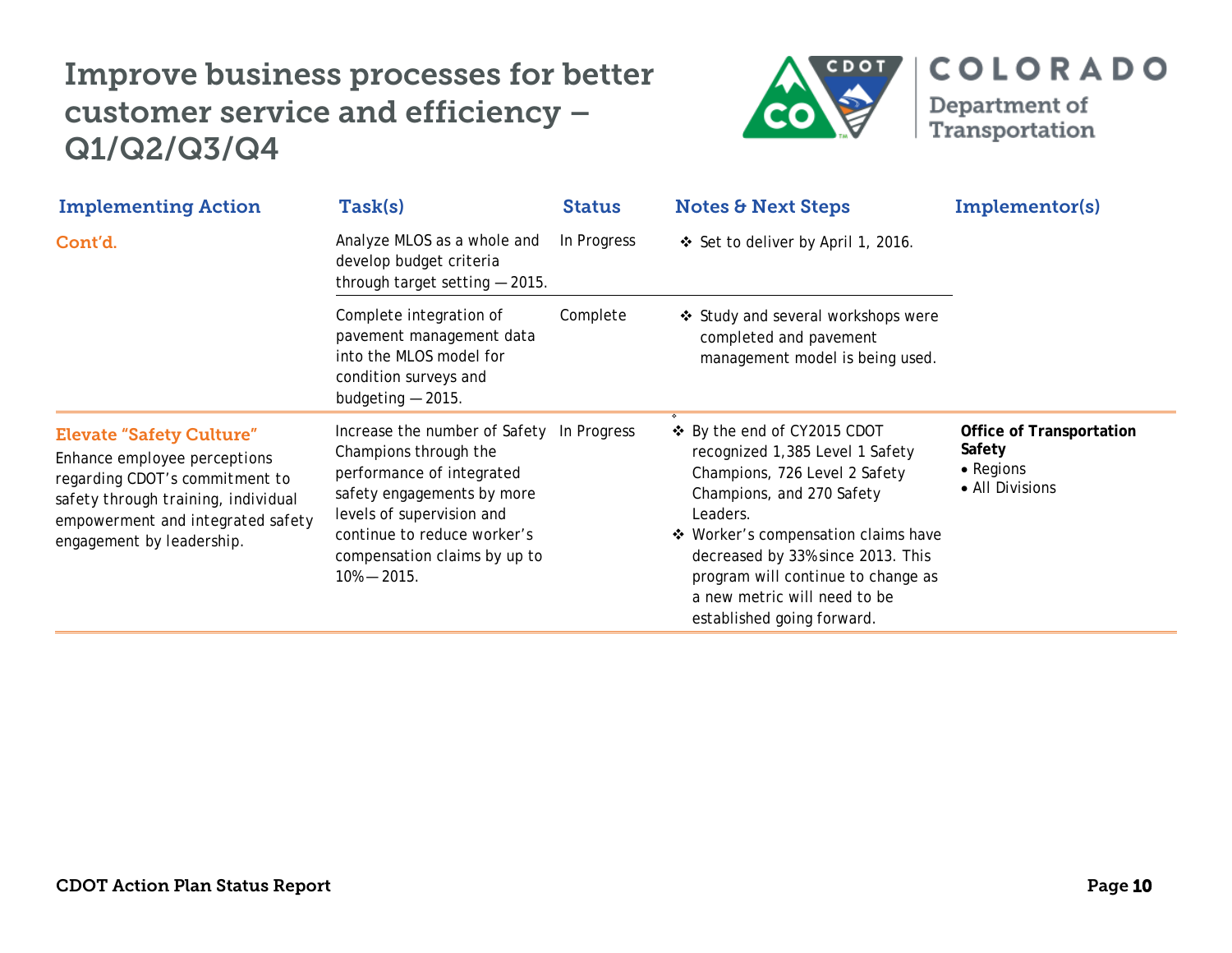# Use innovation and improved management to get more money to construction – Q1/Q2/Q3/Q4



**COLORADO** 

Department of Transportation

| Task(s)                                                                                                           | <b>Status</b> | <b>Notes &amp; Next Steps</b>                                                                                                                             | Implementor(s)                                                             |
|-------------------------------------------------------------------------------------------------------------------|---------------|-----------------------------------------------------------------------------------------------------------------------------------------------------------|----------------------------------------------------------------------------|
| Select vendor for systems<br>development and<br>implementation $-2015$ (Q2).                                      | Complete      |                                                                                                                                                           | Office of Program<br>Management<br>• Division of Accounting and<br>Finance |
| Develop 4 year master<br>program schedule - 2015<br>$(Q2)$ .                                                      | Complete      | ❖ Completed through FY18.                                                                                                                                 | • Division of Transportation<br>Development                                |
| Implement Program and Cash<br>Management systems - 2015<br>$(Q2) - 2016 (Q4)$ .                                   | In Progress   | ❖ Vendor selected and under<br>contract.<br>❖ Phase 1 to be completed in late<br>spring.<br>❖ Phase 1 through 3 to be completed<br>by December of 2016.   |                                                                            |
| Develop expenditure-based<br>fiscal year 2016-2019 STIP $-$<br>$2015 (Q2)$ .                                      | Complete      | ❖ Adopted by TC and approved by<br>FHWA.                                                                                                                  |                                                                            |
| Develop and implement<br>Project Management<br>Employee Development<br>Program and curriculum -<br>2015 and 2016. | In Progress   | ❖ Vendor has been selected, and<br>program is currently under<br>development.<br>❖ Pilot is planned in the spring of<br>2016 at the apprenticeship level. |                                                                            |
|                                                                                                                   |               |                                                                                                                                                           |                                                                            |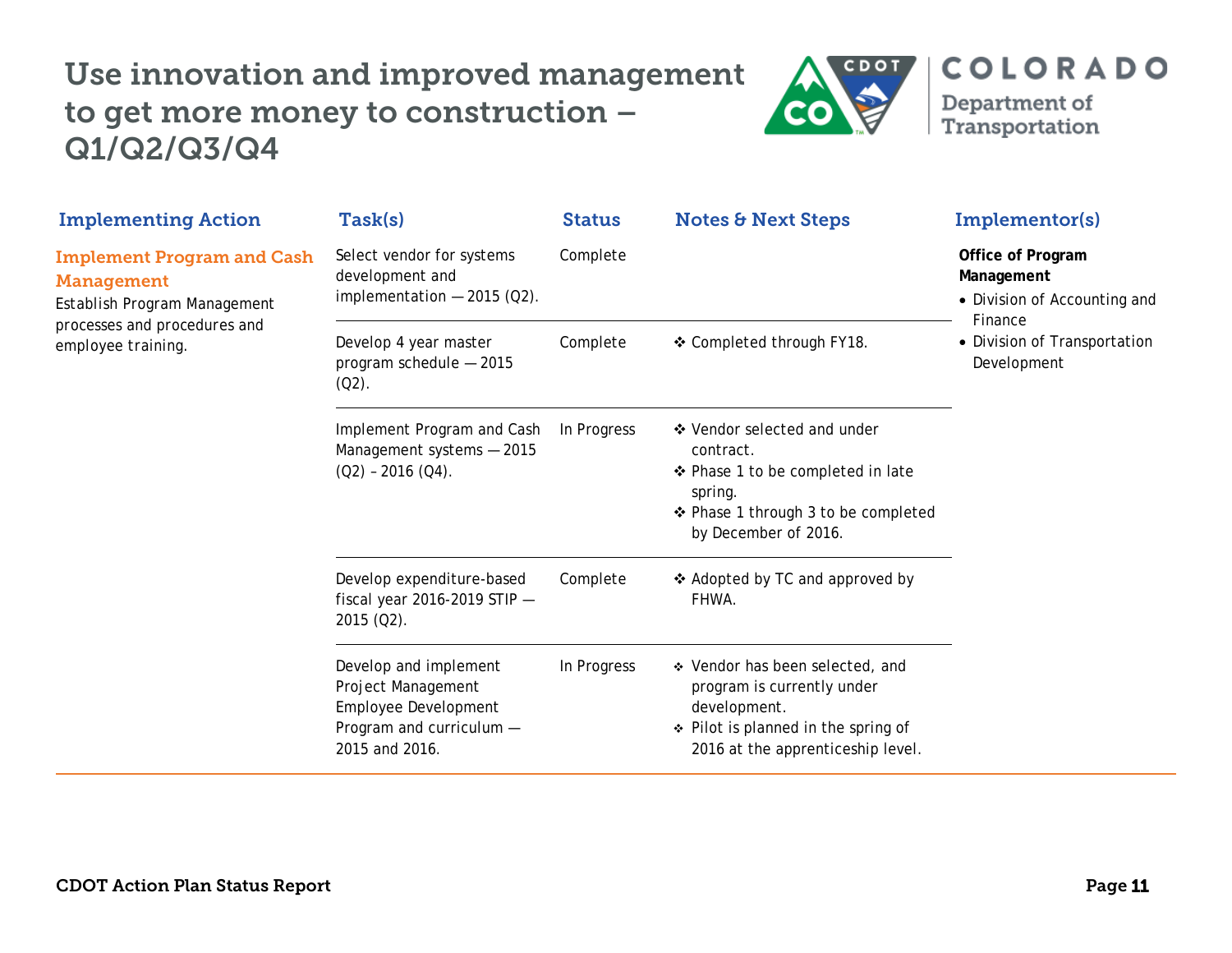# Use innovation and improved management to get more money to construction – Q1/Q2/Q3/Q4



| <b>Implementing Action</b>                                                                                                                                                                                                                                                                            | Task(s)                                                                                                                                                        | <b>Status</b> | <b>Notes &amp; Next Steps</b>                                                                                                                                                         | Implementor(s)                                                                                                                                                  |
|-------------------------------------------------------------------------------------------------------------------------------------------------------------------------------------------------------------------------------------------------------------------------------------------------------|----------------------------------------------------------------------------------------------------------------------------------------------------------------|---------------|---------------------------------------------------------------------------------------------------------------------------------------------------------------------------------------|-----------------------------------------------------------------------------------------------------------------------------------------------------------------|
| <b>Develop 10-year Development</b><br>Program<br>To bridge the gap between the long-<br>range Statewide Transportation Plan<br>and the near-term STIP, develop a<br>Development Program to identify<br>critical projects for the next 10<br>years, thereby increasing program<br>delivery efficiency. | Develop framework for<br>program $-2015$ (Q1).                                                                                                                 | Complete      | ❖ EMT Steering committee has been<br>meeting since January. Have<br>conducted needs analysis and<br>developed draft program for TC<br>review. Anticipated completion in<br>CY2015 Q4. | <b>Division of Transportation</b><br>Development<br>• Division of Accounting and<br>Finance<br>• Office of Program<br>Management<br>• Regions                   |
|                                                                                                                                                                                                                                                                                                       | Identify projects through<br><b>Transportation Planning</b><br>Process $-2015$ (Q3).                                                                           | In Progress   | ❖ Timetable will depend on TC<br>feedback and preferences.                                                                                                                            | • All Divisions                                                                                                                                                 |
| <b>Responsible Acceleration of</b><br><b>Maintenance and Partnerships</b><br>(RAMP)<br>Deliver more money to project<br>construction, over five years, through<br>transportation partnerships, asset<br>management, and operational<br>improvements.                                                  | Monitor project delivery<br>schedule - 2015 (Q1, Q2, Q3,<br>& Q4).                                                                                             | In Progress   | ❖ Monthly XPI reports to the<br>Transportation Commission.                                                                                                                            | Office of Program<br>Management<br>• Division of Transportation<br>Systems Management and<br>Operations<br>• Division of Accounting and<br>Finance<br>• Regions |
|                                                                                                                                                                                                                                                                                                       | Implement project controls<br>which include triggers for<br>independent cost estimates<br>and evaluation of project<br>scalability (budget) - 2015<br>$(Q1)$ . | In Progress   | ❖ Tracking RAMP individual projects<br>and updating liability.                                                                                                                        |                                                                                                                                                                 |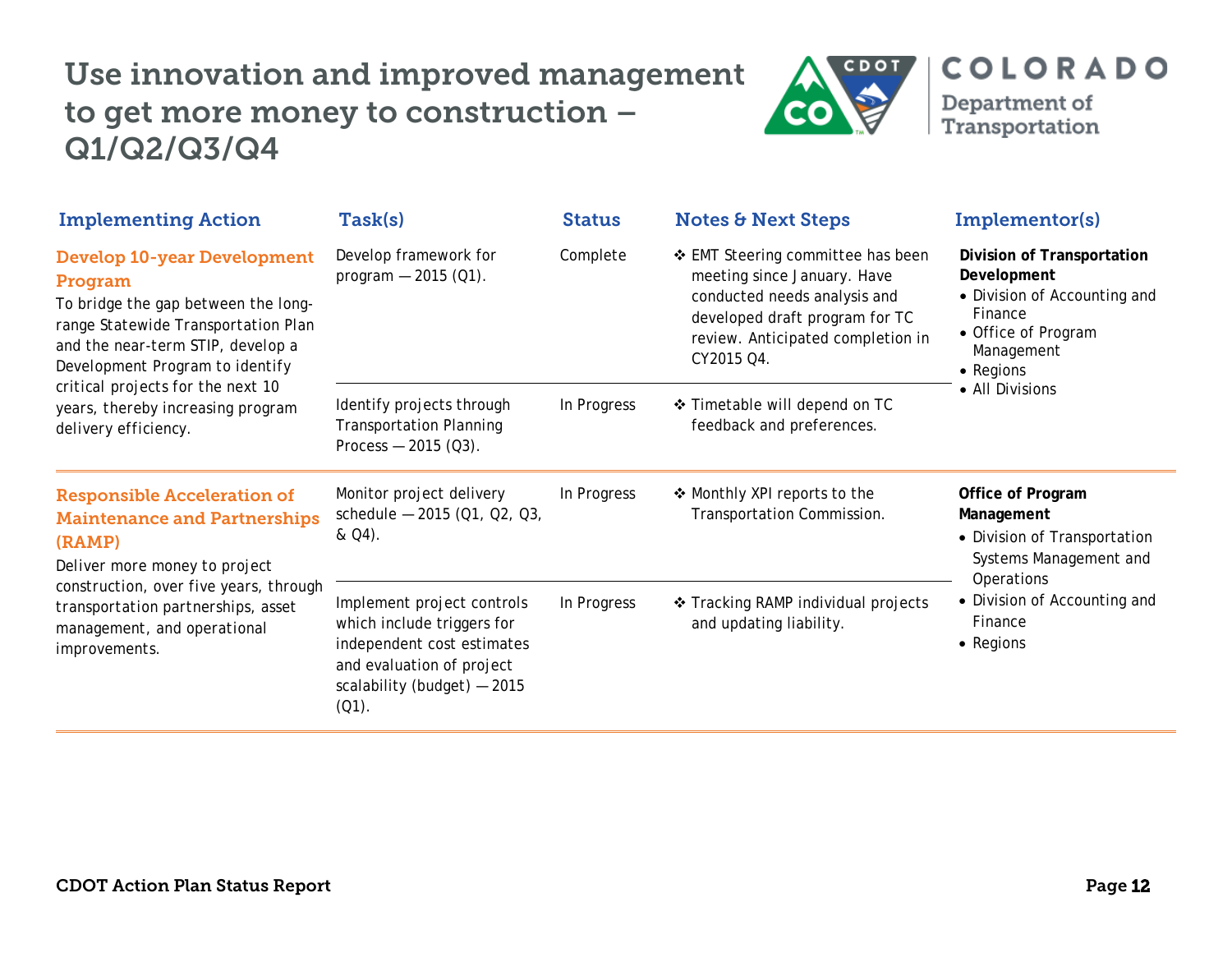

| <b>Implementing Action</b>                                                                                                                                                                                         | Task(s)                                                                                                                                                                                                                                                                          | <b>Status</b> | <b>Notes &amp; Next Steps</b>                                                                                                                                        | Implementor(s)                                                                                                                                                           |
|--------------------------------------------------------------------------------------------------------------------------------------------------------------------------------------------------------------------|----------------------------------------------------------------------------------------------------------------------------------------------------------------------------------------------------------------------------------------------------------------------------------|---------------|----------------------------------------------------------------------------------------------------------------------------------------------------------------------|--------------------------------------------------------------------------------------------------------------------------------------------------------------------------|
| <b>Optimize Division of Highway</b><br><b>Maintenance operations</b><br>Optimize operations and existing<br>resources through the identification of<br>best practices for establishing an<br>operational baseline. | Perform a third party analysis<br>of maintenance patrol routes<br>to outline FTE per lane mile<br>per category of highway and<br>determine the right type and<br>pieces of equipment at each<br>patrol location. Analyze<br>facility locations for<br>optimization $-2015$ (Q3). | In Progress   | ❖ Final recommendations are set to<br>be completed by April 1, 2016.<br>Analysis is a top-to-bottom<br>assessment of maintenance<br>operations throughout the state. | Division of Highway<br>Maintenance<br>$\bullet$ Regions                                                                                                                  |
| <b>New Operations Projects</b><br>Implement operational strategies that<br>will reduce congestion without major<br>expansion.                                                                                      | US 36 Express Toll Lane (open)<br>$-2015.$                                                                                                                                                                                                                                       | In Progress   | ❖ Phase II: on schedule to open in<br>spring 2016.                                                                                                                   | Region 1<br>• office of Major Projects<br>Development<br>· High Performance<br><b>Transportation Enterprise</b><br>• Transportation Systems<br>Management and Operations |
|                                                                                                                                                                                                                    | I-70 Peak Period Should Lane<br>$(open) - 2015.$                                                                                                                                                                                                                                 | Complete      |                                                                                                                                                                      |                                                                                                                                                                          |
|                                                                                                                                                                                                                    | I-25 Express Toll Lane (open) - In Progress<br>2015.                                                                                                                                                                                                                             |               | ❖ Segment 2: on schedule to open<br>spring 2016.<br>❖ Segment 3: on schedule to open in<br>2018.                                                                     |                                                                                                                                                                          |
|                                                                                                                                                                                                                    | C-470 Express Toll Lane<br>$(construction) - 2016.$                                                                                                                                                                                                                              | In Progress   | ❖ On schedule to open in 2018.                                                                                                                                       |                                                                                                                                                                          |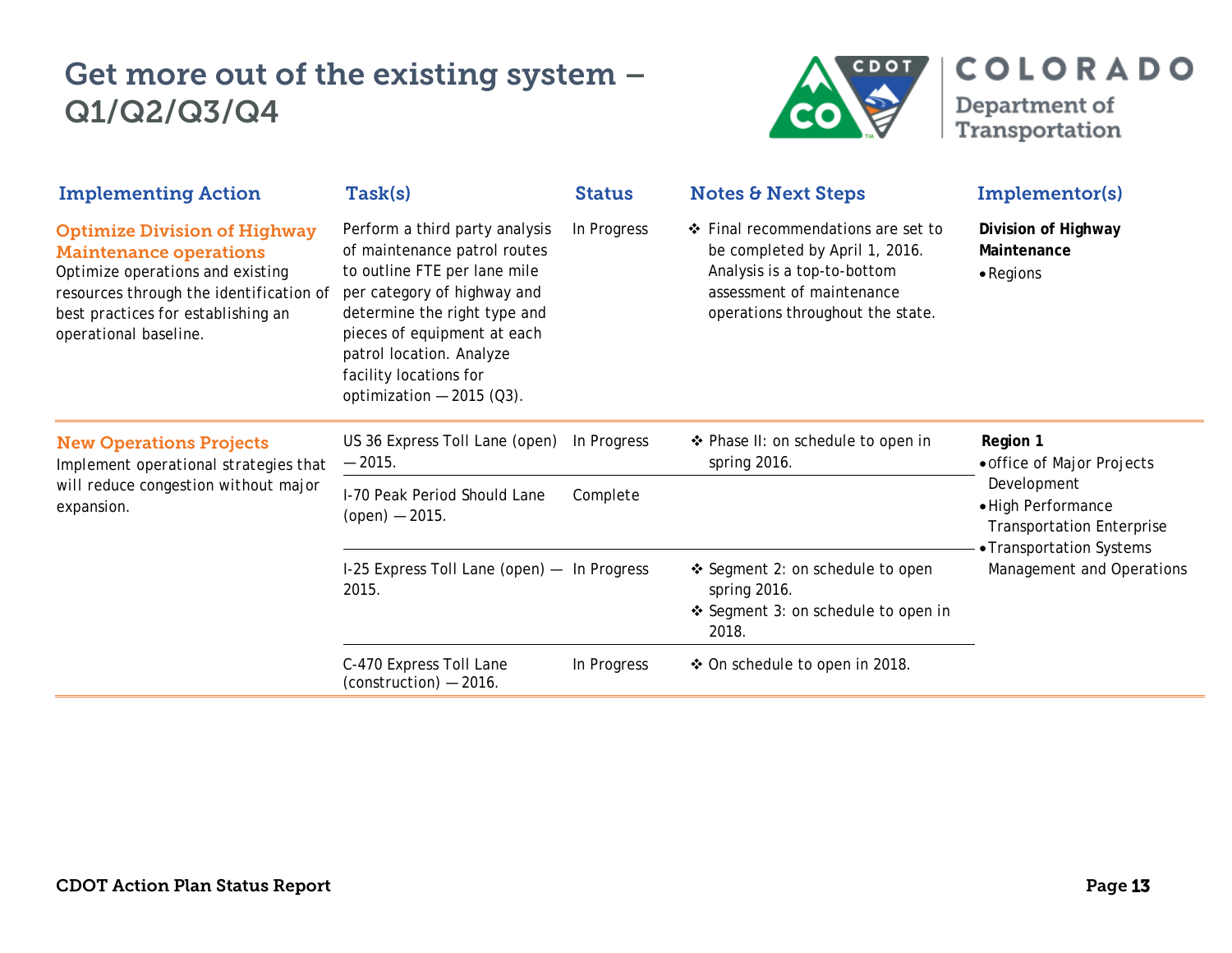

| <b>Implementing Action</b>                                                                                                                                                  | Task(s)                                                                                                                                                                                                                                                                                                          | <b>Status</b> | <b>Notes &amp; Next Steps</b>                                                                                                                                                                                                                                                                                                                                                                                                                                                                                                                                                                                                                                                                                                                                                                   | Implementor(s)                                                                                                                                                                                      |
|-----------------------------------------------------------------------------------------------------------------------------------------------------------------------------|------------------------------------------------------------------------------------------------------------------------------------------------------------------------------------------------------------------------------------------------------------------------------------------------------------------|---------------|-------------------------------------------------------------------------------------------------------------------------------------------------------------------------------------------------------------------------------------------------------------------------------------------------------------------------------------------------------------------------------------------------------------------------------------------------------------------------------------------------------------------------------------------------------------------------------------------------------------------------------------------------------------------------------------------------------------------------------------------------------------------------------------------------|-----------------------------------------------------------------------------------------------------------------------------------------------------------------------------------------------------|
| <b>Expand transportation systems</b><br>management and operations<br>programs and strategies<br>Expand programs to address the main<br>causes of congestion in urban areas. | Expand first responder Traffic<br>Incident Management (TIM)<br>Training, Highway Incident<br>Commander Program, Incident<br>Clearance Patrols, establish<br>best practices for reducing<br>early merging and weaving in<br>bottleneck areas, and rapid<br>expansion of ramp metering -<br>2015 (Q3) - 2015 (Q2). | In Progress   | ❖ Will identify the TIM status of<br>stakeholders along the I-70 corridor<br>and expand TIM training to capture<br>a larger percentage of them.<br>❖ Completed a series of four regional<br>TIM "train the trainer" sessions in<br>Denver, Colorado Springs, Grand<br>Junction, and Durango.<br>❖ Working with Courtesy Patrol<br>contractor to enhance performance<br>and update public materials.<br>❖ Completed Incident Commander<br>peer exchange site visits to facilities<br>in Tennessee and Florida.<br>❖ Will continue to develop the COBRA<br>program by working with regions to<br>identify funding for bottleneck<br>projects selected via projection<br>prioritization criteria.<br>❖ Currently working with consultants<br>to develop scope of work for I-70<br>Operations Plan. | Division of Transportation<br><b>Systems Management and</b><br><b>Operations</b><br>. Division of Transit & Rail<br>• Division of Highway<br>Maintenance<br>• Office of Communications<br>• Regions |
|                                                                                                                                                                             | Complete implementation of I-<br>70 Operations Plan - 2015<br>$(Q2)$ .                                                                                                                                                                                                                                           | Complete      | ❖ Initiate lessons learned from<br>performance report and integrate<br>into future plans.                                                                                                                                                                                                                                                                                                                                                                                                                                                                                                                                                                                                                                                                                                       |                                                                                                                                                                                                     |
|                                                                                                                                                                             | Expand Courtesy Patrol - 2015 In Progress<br>$(Q4)$ .                                                                                                                                                                                                                                                            |               | ❖ RFP was withdrawn and will be re-<br>advertised, plan to go to ad in<br>February 2016.                                                                                                                                                                                                                                                                                                                                                                                                                                                                                                                                                                                                                                                                                                        |                                                                                                                                                                                                     |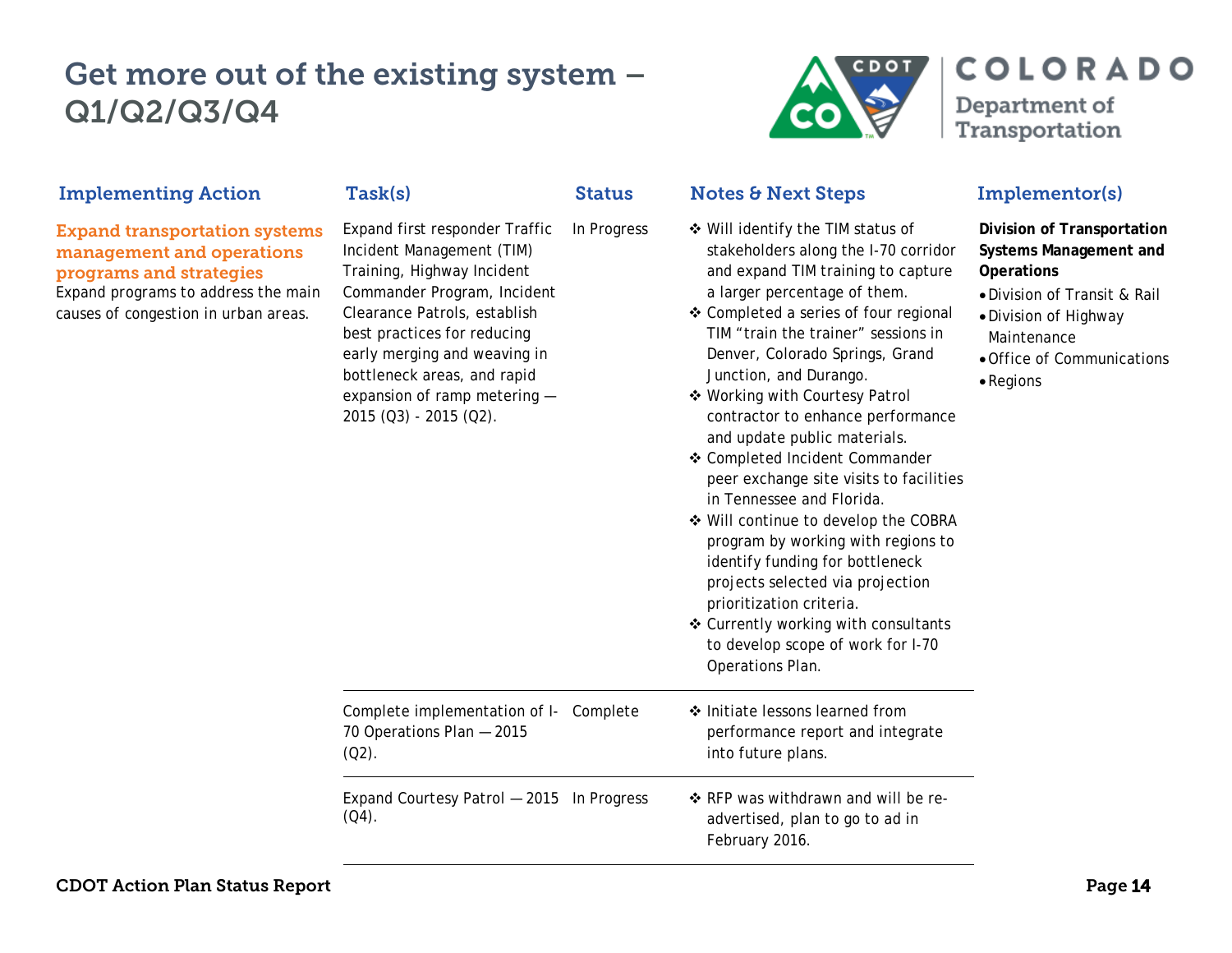

**COLORADO** Department of<br>Transportation

| <b>Implementing Action</b> | Task(s)                                                 | <b>Status</b> | <b>Notes &amp; Next Steps</b>                                                                                                                                                                                                                                                                                                                                                                                                                                                                       | Implementor(s) |
|----------------------------|---------------------------------------------------------|---------------|-----------------------------------------------------------------------------------------------------------------------------------------------------------------------------------------------------------------------------------------------------------------------------------------------------------------------------------------------------------------------------------------------------------------------------------------------------------------------------------------------------|----------------|
| Cont'd.                    | Undertake corridor operation<br>planning $-$ 2015 (Q4). | In Progress   | ❖ Developed a scope of work and<br>retained a consultant to develop the<br>I-70 operations plan.<br>❖ Kick-off meeting with stakeholders<br>will be held in February 2016.                                                                                                                                                                                                                                                                                                                          |                |
|                            | Expand ramp metering in<br>Region $1 - 2016$ (Q4).      | In Progress   | ❖ R1 - Under bid. Fourteen additional<br>ramp meters are planned for<br>construction in FY16.<br>❖ R2 - Completed study with<br>prioritized list, looking for funding<br>via COBRA.<br>❖ R3 - Zero planned ramp meters in<br>2016 - pending the I-70 operations<br>plan.                                                                                                                                                                                                                            |                |
|                            | Prepare I-25 Operations Plan - Pending<br>2015 (Q4).    |               | ❖ Development of the operations plan<br>concept has been put on hold.<br>❖ OMPD completed Managed<br>Motorways project for I-25 which<br>looks at arterial management in<br>combo with interstate operations<br>management with all signals for<br>arterials and ramp meters between<br>interchanges are coordinated.<br>(contact Joe Mahoney)<br>❖ Hired a new corridor manager:<br>Kevin Devine.<br>❖ R1 issued an RFP - currently<br>reviewing proposals for I-25 South<br>PEL C470 to Monument. |                |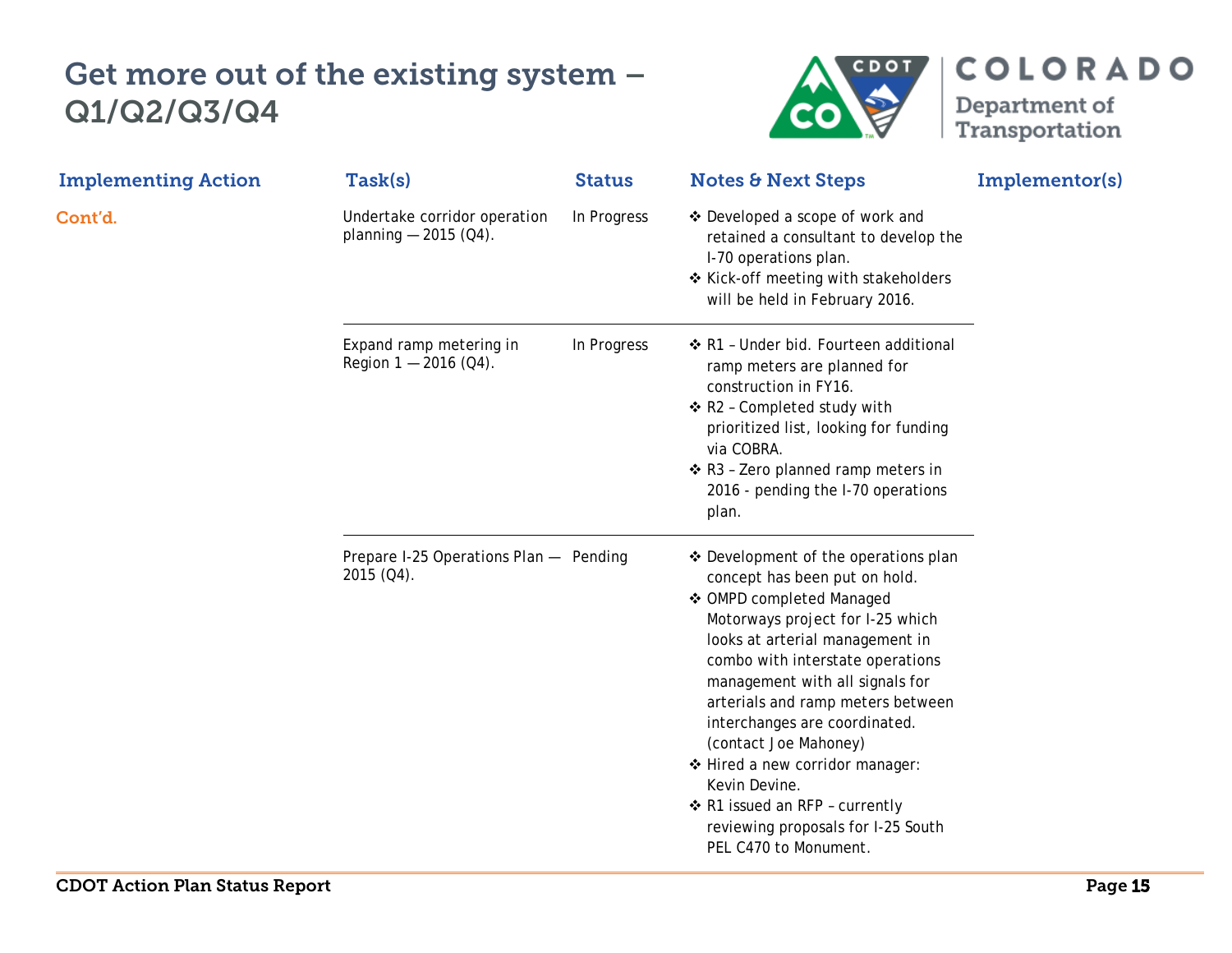

| <b>Implementing Action</b>                                                                                                                                                                                                                                                                                    | Task(s)                                                                                                                                                                                                                               | <b>Status</b> | <b>Notes &amp; Next Steps</b>                                                                                                                                                                                                                                                                                                                                                                                                                                                                                                                                                                                                                | Implementor(s)                                                                                                                                                                                                                            |
|---------------------------------------------------------------------------------------------------------------------------------------------------------------------------------------------------------------------------------------------------------------------------------------------------------------|---------------------------------------------------------------------------------------------------------------------------------------------------------------------------------------------------------------------------------------|---------------|----------------------------------------------------------------------------------------------------------------------------------------------------------------------------------------------------------------------------------------------------------------------------------------------------------------------------------------------------------------------------------------------------------------------------------------------------------------------------------------------------------------------------------------------------------------------------------------------------------------------------------------------|-------------------------------------------------------------------------------------------------------------------------------------------------------------------------------------------------------------------------------------------|
| <b>Implement I-70 mountain</b><br>corridor and I-25 operations<br>improvements<br>Comprehensive deployment of active<br>traffic management strategies and<br>projects such as ramp meter<br>expansion, express tolled lanes<br>operation, traffic incident clearance<br>resources, bus on shoulder operation, | Improve commercial vehicle<br>operations $-2015$ (Q2).                                                                                                                                                                                | In Progress   | ❖ Met with Colorado Motor Carriers to<br>coordinate on driver education.<br>❖ Completed State Highway Freight<br>Plan draft and submitted to STAC<br>for review.<br>❖ Submitted TIGER grant application<br>for I-70 ITS improvements.<br>❖ Will continue to develop the<br>Colorado Integrated Freight Plan.                                                                                                                                                                                                                                                                                                                                 | Division of Transportation<br>Systems Management and<br><b>Operations</b><br>• Division of Transit & Rail<br>• Division of Highway<br>Maintenance<br>• High Performance<br><b>Transportation Enterprise</b><br>• Office of Communications |
| and improved winter maintenance.                                                                                                                                                                                                                                                                              | Implement Avalanche Hazard<br>Reduction Program that will<br>focus on transitioning from the<br>use of high explosives for<br>mitigation work to passive or<br>non-explosive measures, such<br>as the Gazex System - 2015<br>$(Q3)$ . | Complete      | ❖ First test fire occurred on Berthoud<br>Pass on October 8, 2015 and was a<br>success.<br>❖ Loveland Pass and Berthoud Pass<br>Gazex Installations fully functional<br>for winter 2015/2016 operations.<br>❖ Future Remote Avalanche Control<br>locations are being analyzed.<br>❖ Developed a scope of work and<br>retained a consultant to develop the<br>I-70 operations plan. Kick off<br>meeting in Feb. 2016.<br>❖ Last Spring hired I-70 Operations<br>Manager, Patrick Chavez.<br>❖ Recently hired I-25 Operations<br>Manager: Kevin Devine.<br>❖ Future plan to hire TIM Manager<br>which will be shared CSP and CDOT<br>Position. | • Region 1                                                                                                                                                                                                                                |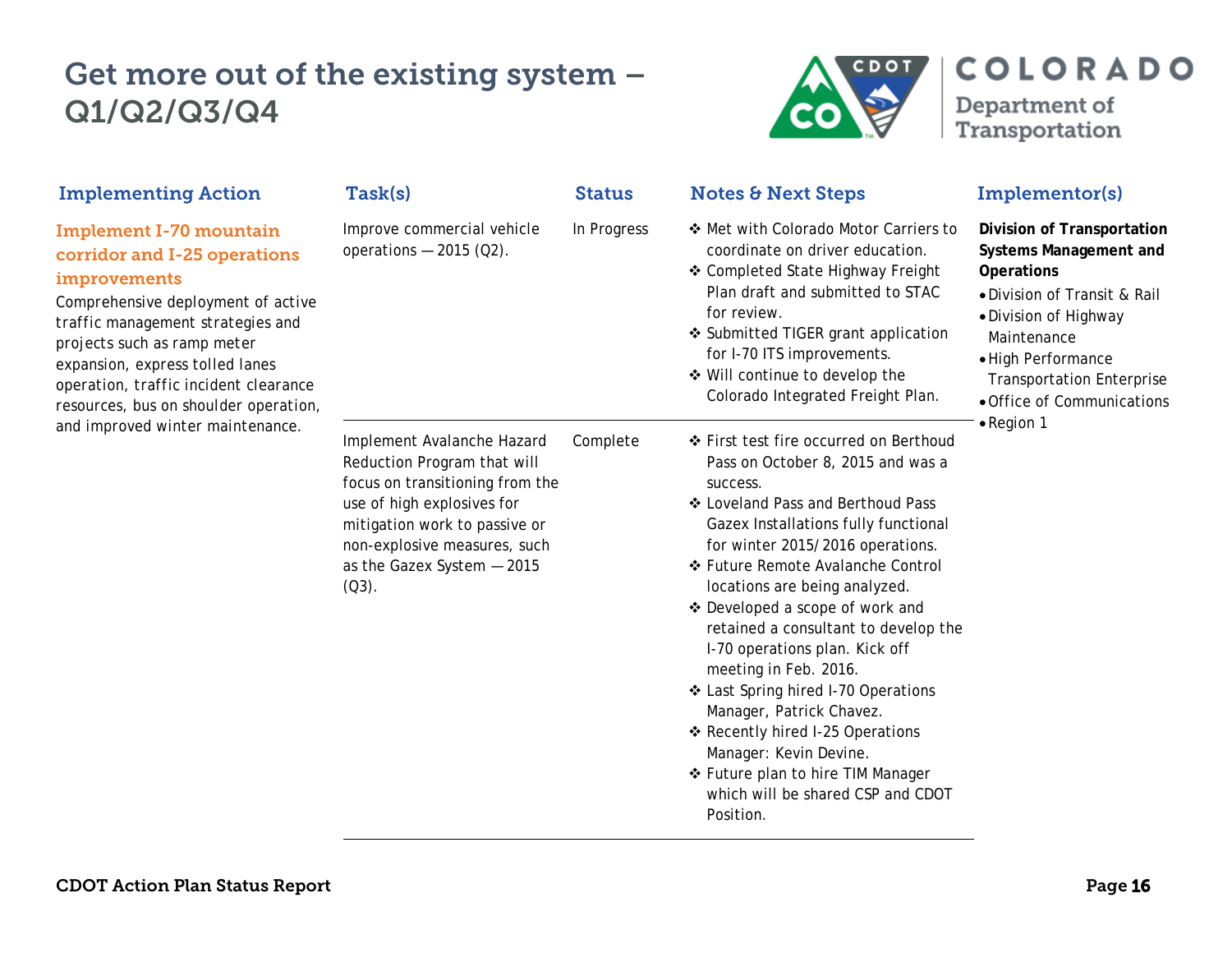

Department of<br>Transportation

**COLORADO** 

| <b>Implementing Action</b>                                                                                                                                                                                                                                                          | Task(s)                                                                                | <b>Status</b> | <b>Notes &amp; Next Steps</b>                                                                                                                                                                                                                                                                                            | Implementor(s)                            |
|-------------------------------------------------------------------------------------------------------------------------------------------------------------------------------------------------------------------------------------------------------------------------------------|----------------------------------------------------------------------------------------|---------------|--------------------------------------------------------------------------------------------------------------------------------------------------------------------------------------------------------------------------------------------------------------------------------------------------------------------------|-------------------------------------------|
| Cont'd.                                                                                                                                                                                                                                                                             | Implement the 2014/2015 I-70<br>Winter Operations Plan - 2015<br>$(Q2)$ .              | Complete      | ❖ Should be a CY15 Q1 task.<br>❖ Published detailed performance<br>report.                                                                                                                                                                                                                                               |                                           |
|                                                                                                                                                                                                                                                                                     | Develop full capability to<br>operate and maintain express<br>toll lanes $-2015$ (Q3). | In Progress   | ❖ Toll commencement on December<br>12th, 2015.                                                                                                                                                                                                                                                                           |                                           |
| <b>Integrate Benefit Cost Analysis</b><br>and economic evaluation in<br>planning and programming<br>Develop project level economic<br>evaluation capability to better<br>communicate the benefits of<br>transportation investments and inform<br>project selection decision-making. | Integrate TREDIS with Benefit<br>Cost Analysis tool $-2015$ (Q1).                      | Complete      | ❖ Use goals and objectives workshop<br>to refine how this tool is used.                                                                                                                                                                                                                                                  | Division of Transportation<br>Development |
|                                                                                                                                                                                                                                                                                     | Identify process for data<br>collection $-2015$ (Q3).                                  | Complete      | ❖ Process identified and used in<br>recent data collection efforts.<br>Ready to be implemented when<br>needed.                                                                                                                                                                                                           |                                           |
|                                                                                                                                                                                                                                                                                     | Identify process for analyzing<br>projects $-2015$ (Q3).                               | Complete      | ❖ Process identified and applied in<br>analysis of TAM and SB228 projects.<br>Ready to be implemented when<br>needed.<br>❖ Currently working with CH2M Hill to<br>develop a Project Prioritization<br>Process built around the Benefit<br>Cost Analysis tool and integrated<br>into regular and ad hoc CDOT<br>programs. |                                           |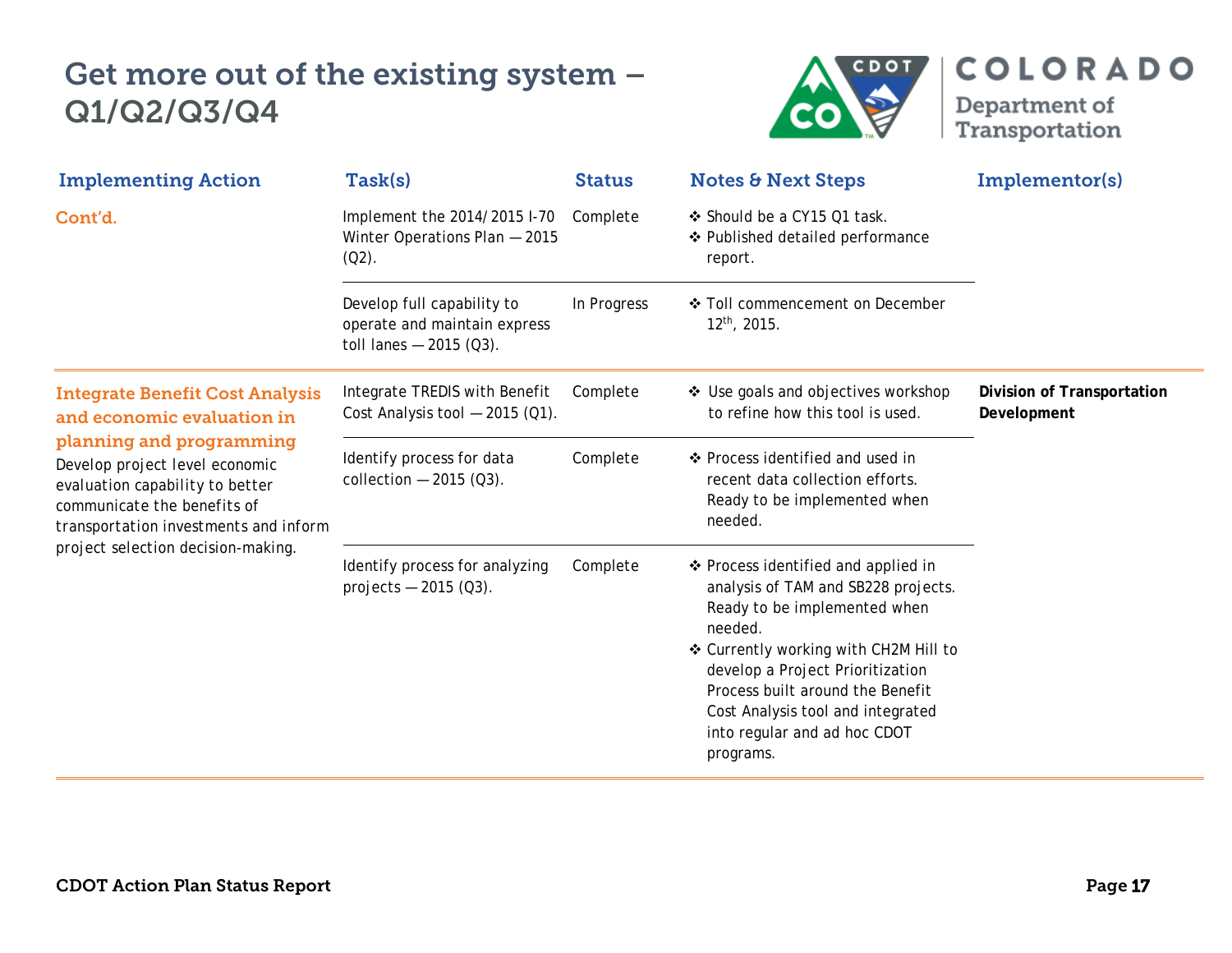

| <b>Implementing Action</b>                                                                                                   | Task(s)                                                                                                                                                                  | <b>Status</b> | <b>Notes &amp; Next Steps</b>                                                                                                                                                                                                                                                                                   | Implementor(s)                                                                                                                                                                                                                                                                  |
|------------------------------------------------------------------------------------------------------------------------------|--------------------------------------------------------------------------------------------------------------------------------------------------------------------------|---------------|-----------------------------------------------------------------------------------------------------------------------------------------------------------------------------------------------------------------------------------------------------------------------------------------------------------------|---------------------------------------------------------------------------------------------------------------------------------------------------------------------------------------------------------------------------------------------------------------------------------|
| <b>Expand asset management</b><br>integration<br>Continue to develop and enhance asset<br>management programs and processes. | Implement economic analysis<br>in asset management $-2015$<br>$(02)$ .                                                                                                   | In Progress   | ❖ Completed "Economic Impacts of<br>Asset Management" white paper.<br>❖ Completed white paper on<br>economic impacts of geohazard<br>sites.<br>❖ Completed variance analysis of<br>planned surface treatment and<br>bridge projects versus actual<br>projects.                                                  | Division of Transportation<br>Development<br>· Division of Administrative<br>Services<br>. Division of Transit & Rail<br>• Division of Highway<br>Maintenance<br>· Division of Transportation<br>Systems Management and<br>Operations<br>• Program Support<br>$\bullet$ Regions |
|                                                                                                                              | Provide assistance to grant<br>partners in developing transit<br>asset management plans and<br>establish a milestone schedule<br>with grant partners $-2015$<br>$(Q2)$ . | In Progress   | ❖ Develop tools to support grant<br>partners in plan development.<br>❖ Goal was to complete 17 grant<br>partner asset management plans by<br>the end of CY2015. Based on recent<br>federal rulemaking (pending final<br>approval), state DOTs must<br>complete group transit asset<br>management plans instead. |                                                                                                                                                                                                                                                                                 |
|                                                                                                                              | Integrate asset management<br>and GIS $- 2015 (03)$ .                                                                                                                    | Complete      | ❖ Map 4-year asset treatment (need)<br>list.<br>❖ Integration of maintenance work<br>orders and Plant Maintenance assets<br>with GIS using mobile work manager<br>tool and GEO.e framework.<br>❖ Completed user needs study and<br>will develop Phase 1 requirements.                                           |                                                                                                                                                                                                                                                                                 |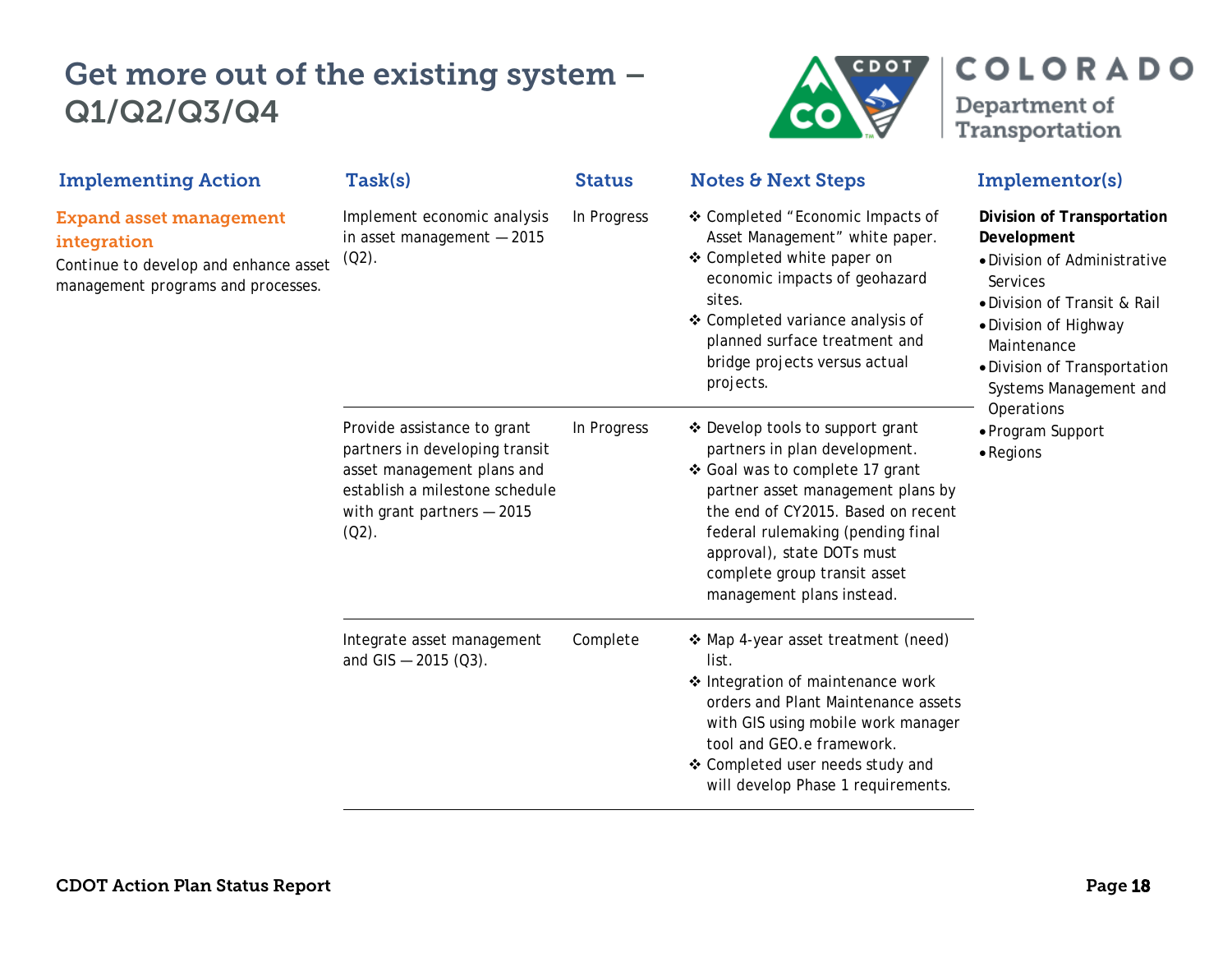

Department of<br>Transportation

**COLORADO** 

| <b>Implementing Action</b>                                                                                                                                                                                                                                                             | Task(s)                                                                                                                                                                                                               | <b>Status</b> | <b>Notes &amp; Next Steps</b>                                                                                                                 | Implementor(s)                                                                                                                                                       |
|----------------------------------------------------------------------------------------------------------------------------------------------------------------------------------------------------------------------------------------------------------------------------------------|-----------------------------------------------------------------------------------------------------------------------------------------------------------------------------------------------------------------------|---------------|-----------------------------------------------------------------------------------------------------------------------------------------------|----------------------------------------------------------------------------------------------------------------------------------------------------------------------|
| Cont'd.                                                                                                                                                                                                                                                                                | Implement 4DX performance<br>metrics $-2015$ .                                                                                                                                                                        | Complete      | ❖ Completed first full year.<br>❖ Will work with EMT on future<br>refinements.                                                                |                                                                                                                                                                      |
|                                                                                                                                                                                                                                                                                        | Develop park-n-ride asset<br>management category - 2015<br>$(Q4)$ .                                                                                                                                                   | Pending       | ❖ Need to identify funding source.                                                                                                            |                                                                                                                                                                      |
| <b>Develop and implement</b><br><b>Strategic Highway Safety Plan</b><br>To achieve more safety on the<br>transportation system, thereby<br>reducing crashes and improving<br>mobility and move Colorado towards<br>zero deaths.                                                        | Develop a Strategic Highway<br>Safety Plan which identifies<br>emphasis areas, associated<br>strategies, and objectives<br>aimed at reducing crashes,<br>decreasing fatalities, and<br>serious injuries $-2015$ (Q1). | Complete      | ❖ Strategic Highway Safety Plan<br>posted on SWP and CDOT websites.<br>❖ Will reunite with Emphasis Area<br>groups to discuss implementation. | Division of Transportation<br>Systems Management and<br><b>Operations</b><br>• Office of Transportation<br>Safety<br>• Office of Communications<br>$\bullet$ Regions |
|                                                                                                                                                                                                                                                                                        | Implement strategies<br>identified by Strategic Highway<br>Safety Plan in Transportation<br>System Management<br>Operations - 2019.                                                                                   | Pending       | n/a                                                                                                                                           |                                                                                                                                                                      |
| <b>Develop Statewide Travel Model</b><br>Develop a Statewide Travel Model to<br>provide CDOT with a tool for modeling<br>transportation system impacts to<br>predict travel patterns and needs, and<br>test potential operational and<br>expansion strategies to address the<br>needs. | Complete model development,<br>installation, and<br>implementation -<br>2016.                                                                                                                                         | Pending       | n/a                                                                                                                                           | Division of<br>Transportation<br>Development<br>· Division of Transit & Rail<br>• Division of Transportation<br>Systems Management and<br>Operations                 |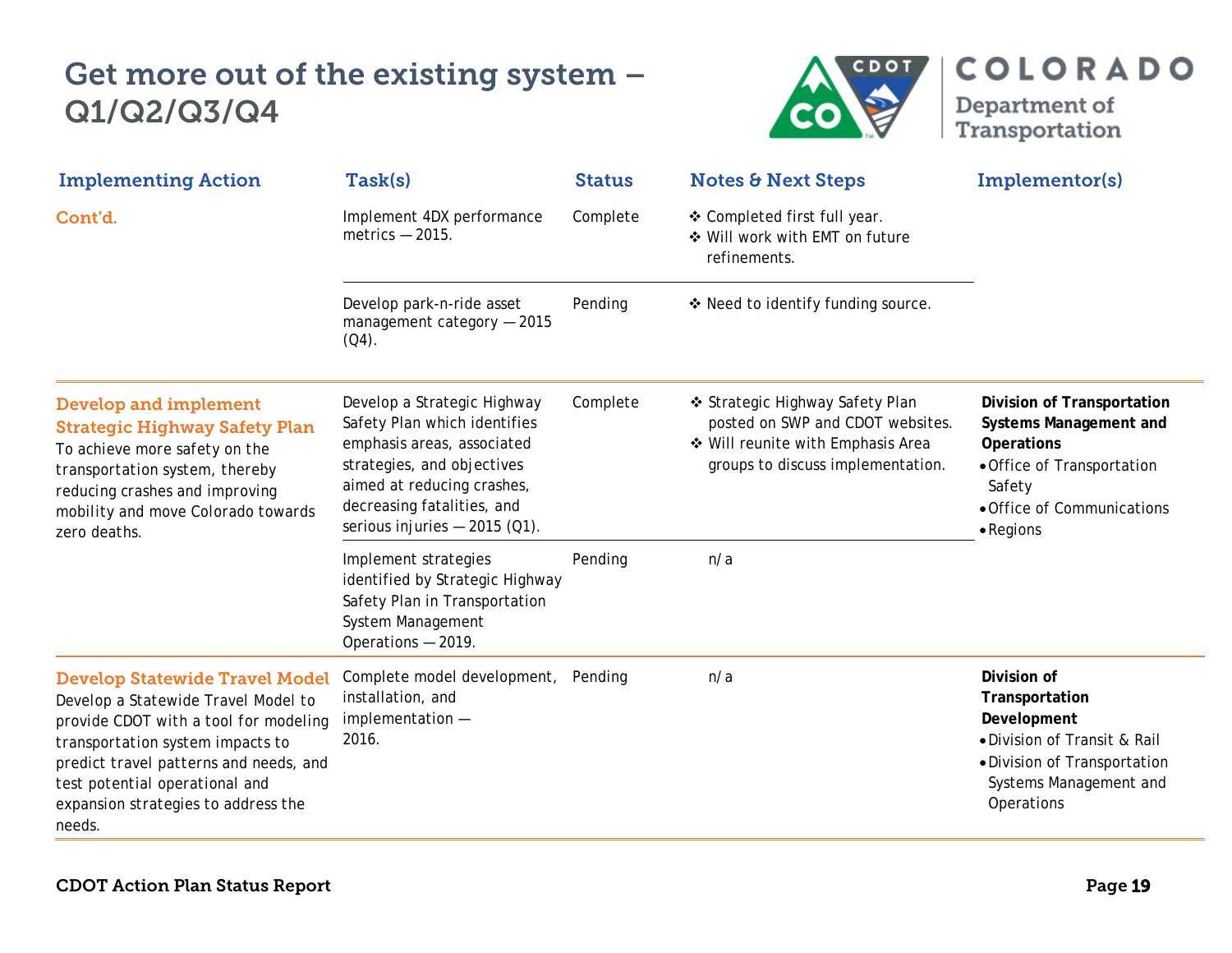

**COLORADO** Department of<br>Transportation

| <b>Implementing Action</b>                                                                                                                                                                                                                                                                                                 | Task(s)                                                                                                              | <b>Status</b> | <b>Notes &amp; Next Steps</b>                                                                                                                                                                                       | Implementor(s)                                               |
|----------------------------------------------------------------------------------------------------------------------------------------------------------------------------------------------------------------------------------------------------------------------------------------------------------------------------|----------------------------------------------------------------------------------------------------------------------|---------------|---------------------------------------------------------------------------------------------------------------------------------------------------------------------------------------------------------------------|--------------------------------------------------------------|
| <b>Futures Forward Initiative work</b><br>plans<br>Take proactive steps to ensure that<br>short-term and long-term planning<br>anticipates a variety of future trends<br>and scenarios. Five key trend areas<br>identified are big data, technology,<br>workforce adaptation, funding and<br>finance, and extreme weather. | Develop work plans for the five Complete<br>key areas that identify the<br>issues to be addressed - 2015<br>$(Q1)$ . |               | ❖ Work Groups included:<br>- Big Data<br>- Extreme Weather<br>- Funding & Finance<br>- Technology<br>- Workforce Adaptation<br>❖ Work Plans developed and<br>implemented by the five groups.                        | Division of Transportation<br>Development<br>• All Divisions |
|                                                                                                                                                                                                                                                                                                                            | Compile initial results and<br>recommendations $-2015$ (Q2).                                                         | Complete      | ❖ Completed internal and external<br>research, interviews, and peer<br>exchanges to advance the goals of<br>the five Futures Forward work<br>groups.                                                                |                                                              |
|                                                                                                                                                                                                                                                                                                                            | Convene work groups and<br>senior management to present<br>results and recommendations<br>$-2015(03)$ .              | Complete      | ❖ Completed "The Future Is Now"<br>summit on August 12th to review<br>initial results and define next steps.<br>❖ Recommendations have been<br>compiled and are being integrated<br>into the Three Peaks framework. |                                                              |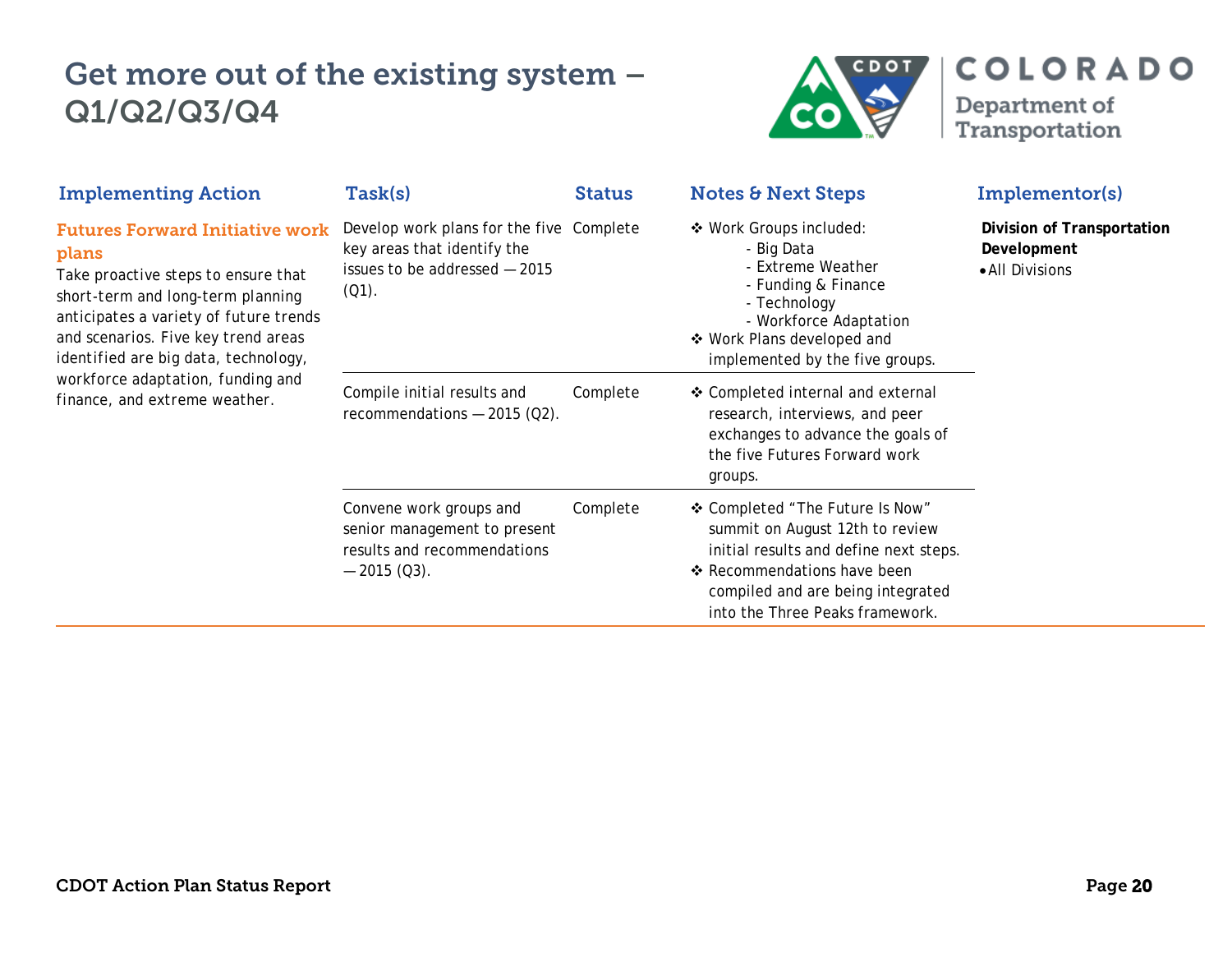

| <b>Implementing Action</b>                                                                                                                                                                       | <b>Task(s)</b>                                                                                                                                                | <b>Status</b> | <b>Notes &amp; Next Steps</b>                                                                                                                                                                                                                                                                                                       | Implementor(s)                                                                                                                         |
|--------------------------------------------------------------------------------------------------------------------------------------------------------------------------------------------------|---------------------------------------------------------------------------------------------------------------------------------------------------------------|---------------|-------------------------------------------------------------------------------------------------------------------------------------------------------------------------------------------------------------------------------------------------------------------------------------------------------------------------------------|----------------------------------------------------------------------------------------------------------------------------------------|
| <b>Expand interregional express</b><br>(Bustang) and regional bus<br>services<br>Expand Bustang from initial operation<br>to Pueblo, Greeley, and Grand<br>Junction; and rural regional service. | Partner with Regions to<br>determine funding for specific<br>improvements. Use existing<br>FTA funds, FASTER funds and<br>fare box revenues - 2015 -<br>2017. | In Progress   | ❖ I-25 PEL will help to determine<br>funding priorities (in Region 2).<br>❖ SB 228 funding prioritization will<br>occur in CY 2016 in collaboration<br>with DTR, DTD, Regions, and the<br>Transportation Commission.                                                                                                                | Division of Transit & Rail<br>• Office of Communications<br>• Office of Policy and<br><b>Government Relations</b><br>$\bullet$ Regions |
|                                                                                                                                                                                                  | Annually assess and identify<br>service and/or infrastructure<br>improvements to park-and-<br>rides served by transit $-2015$<br>$(Q2)$ .                     | In Progress   | ❖ Bustang service began on July 13 <sup>th</sup> .<br>Ongoing assessment and evaluation<br>are underway.<br>❖ Conducting minor upgrades and<br>improvements to 5 park-and-ride<br>locations.<br>❖ Developing an agreement with RTD<br>to collaborate on the development<br>an intelligent real-time traveler<br>information system. |                                                                                                                                        |
|                                                                                                                                                                                                  | Implement transit stop<br>improvements along state<br>highways, and additional buses<br>needed for expanded service -<br>2016 (Q4).                           | Complete      | ❖ Transportation Commission<br>approved the purchase of three<br>additional buses to add to the<br>Bustang fleet.                                                                                                                                                                                                                   |                                                                                                                                        |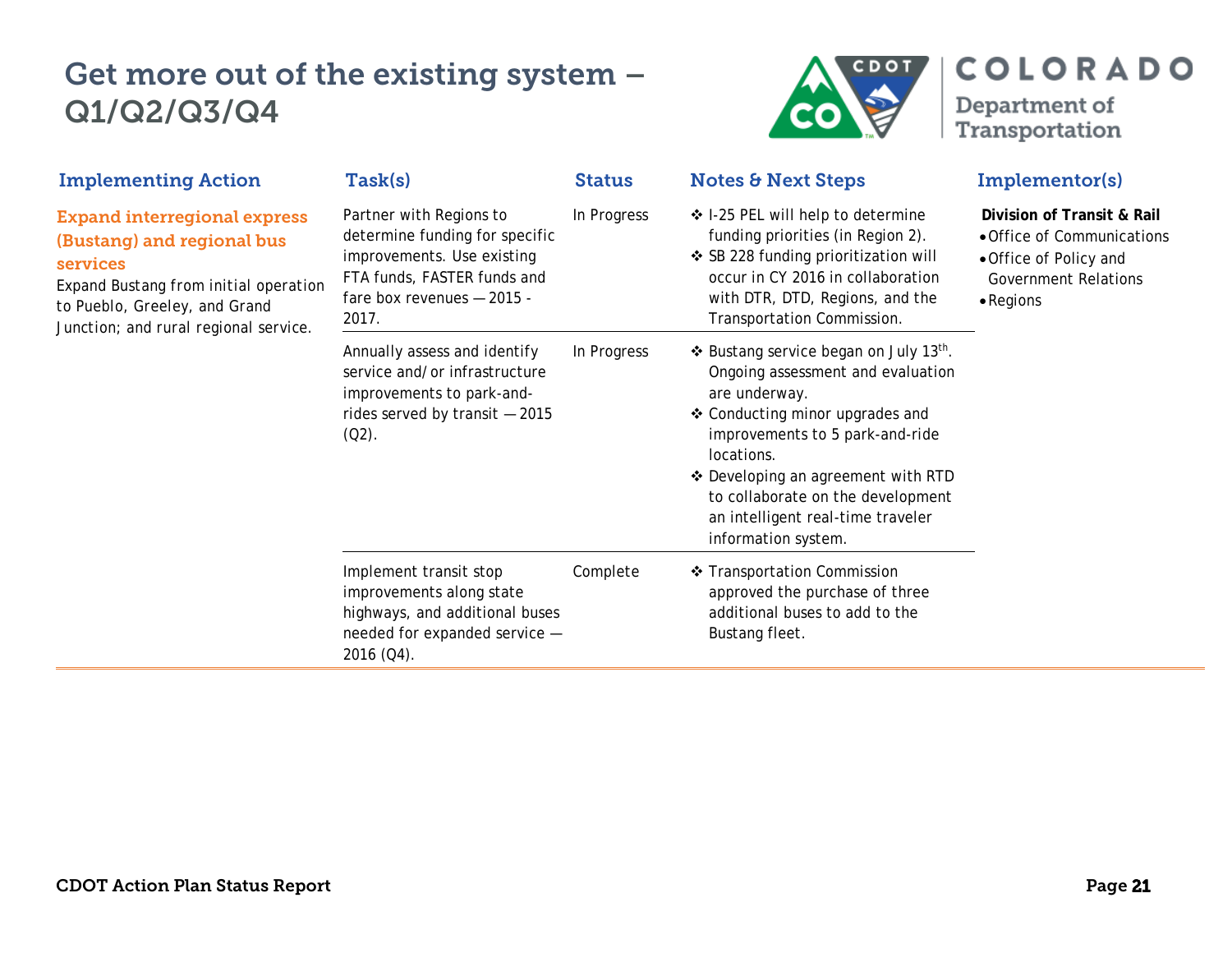### Expand partnerships to deliver more – Q1/Q2/Q3/Q4



| <b>Implementing Action</b>                                                                         | Task(s)                                                                                           | <b>Status</b> | <b>Notes &amp; Next Steps</b>                                                                                                                                                                                                       | Implementor(s)                                                            |
|----------------------------------------------------------------------------------------------------|---------------------------------------------------------------------------------------------------|---------------|-------------------------------------------------------------------------------------------------------------------------------------------------------------------------------------------------------------------------------------|---------------------------------------------------------------------------|
| <b>Internal review of Division of</b><br><b>Aeronautics</b><br>Complete a detailed analysis of the | Review processes, including<br>forecasting mechanism -<br>$2015(Q1)$ .                            | Complete      | ❖ Third party consultant review<br>completed within 90 day period.                                                                                                                                                                  | <b>Division of Aeronautics</b><br>• Division of Accounting and<br>Finance |
| Division of Aeronautics' projects and<br>programs.                                                 | Revise projects and programs<br>to more accurately reflect<br>revenues $-2015$ (Q2).              | Complete      | ❖ Updated Capital Improvement<br>Program to reflect true revenues.<br>❖ Annual CIP Workshop to be held in<br>October.                                                                                                               |                                                                           |
|                                                                                                    | Award FY2015 grants within<br>available funds $-2015$ (Q2).                                       | Complete      | ❖ Available funds will cover matching<br>grants. Will contract awarded<br>grants as they are released by the<br>FAA.                                                                                                                |                                                                           |
|                                                                                                    | Integrate financial processes<br>with the Division of<br>Accounting and Finance -<br>$2015(02)$ . | Complete      | ❖ DAF and Aeronautics have worked<br>closely to develop and implement<br>new revenue forecasting processes,<br>create new financial dashboard<br>reports, and improve internal and<br>external communications with<br>stakeholders. |                                                                           |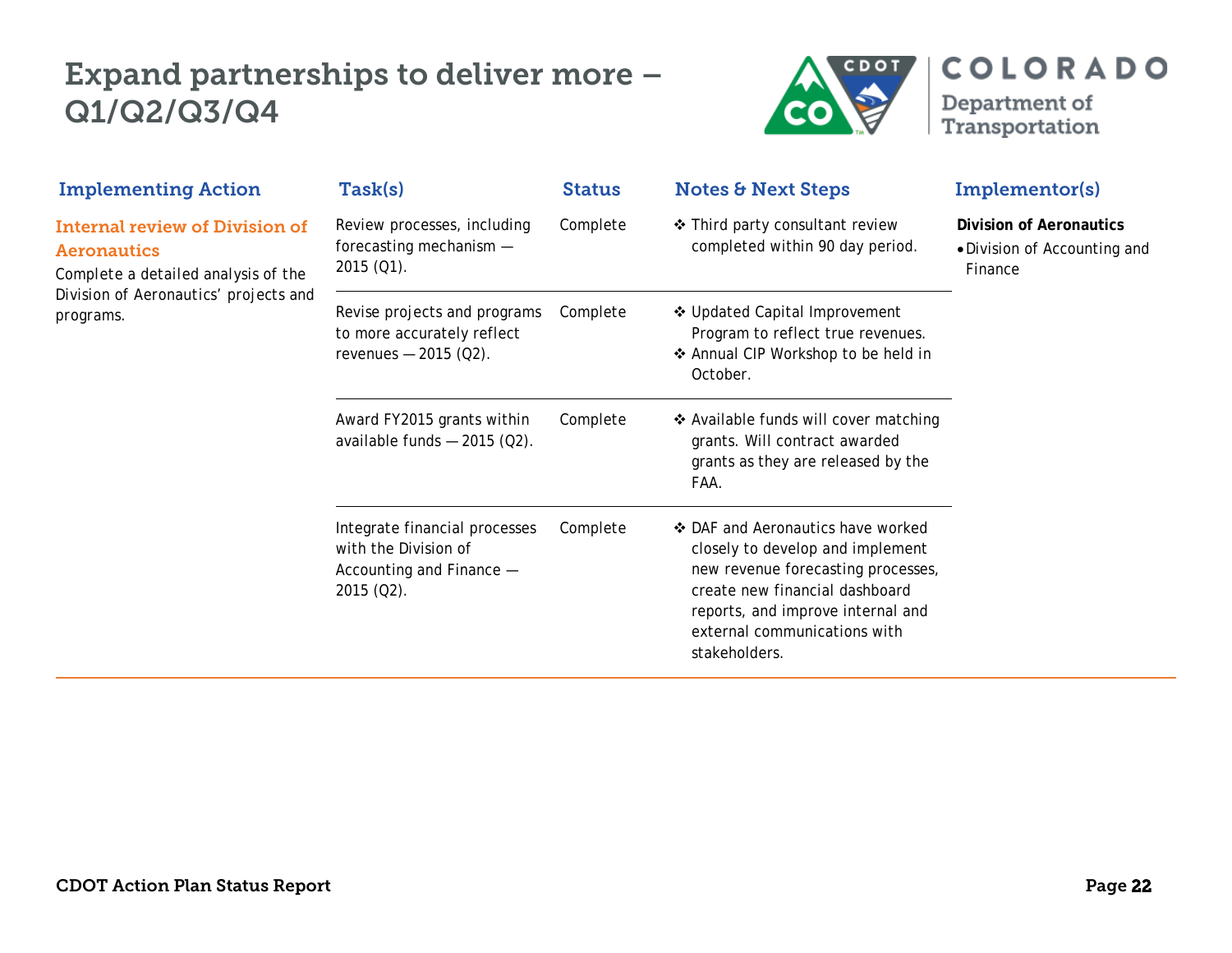#### Expand partnerships to deliver more – Q1/Q2/Q3/Q4



| <b>Implementing Action</b>                                                                                                              | Task(s)                                                                                                                                                  | <b>Status</b> | <b>Notes &amp; Next Steps</b>                                                                                                                                                                                                                                                | Implementor(s)                                                                                                 |
|-----------------------------------------------------------------------------------------------------------------------------------------|----------------------------------------------------------------------------------------------------------------------------------------------------------|---------------|------------------------------------------------------------------------------------------------------------------------------------------------------------------------------------------------------------------------------------------------------------------------------|----------------------------------------------------------------------------------------------------------------|
| Focus on partnerships to<br>finance projects<br>Explore innovative finance delivery<br>structures for significant capacity<br>projects. | Develop toll collection and<br>back office capability to allow<br>CDOT to manage tolls in the I-<br>70, I-25, and C-470 corridors<br>$-2015$ (Q1).       | Complete      | ❖ A Tolling Services Agreement (TSA)<br>was completed on May 7, 2015 to<br>allow E-470 to provide toll<br>collection and back office services<br>to CDOT for a five-year term.                                                                                               | <b>High Performance</b><br><b>Transportation Enterprise</b><br>• Office of Major Projects<br>$\bullet$ Regions |
|                                                                                                                                         | Evaluate possible<br>public/private partnership for<br>the I-70 East Corridor with<br>focus on long-term<br>performance - 2015.                          | Complete      | ❖ Request for Qualifications (RFQ)<br>issued on 3/25/2015, and<br><b>Statements of Qualifications</b><br>(SOQ's) were due on June 22, 2015.<br>A shortlist of firms was developed<br>on July 24, 2015 and a Request for<br>Proposals (RFP) was issued in<br>September, 2015. |                                                                                                                |
|                                                                                                                                         | Evaluate possible<br>public/private partnership for<br>the I-25 Corridor from E-470<br>to Fort Collins with focus on<br>long-term performance -<br>2015. | In Progress   | ❖ This process is an ongoing effort.                                                                                                                                                                                                                                         |                                                                                                                |
|                                                                                                                                         | Implement public finance and In Progress<br>design build for $C-470-2015$ .                                                                              |               | ❖ Proposals from design-build teams<br>due in March 2016; financing is<br>expected to close in fall of 2016.                                                                                                                                                                 |                                                                                                                |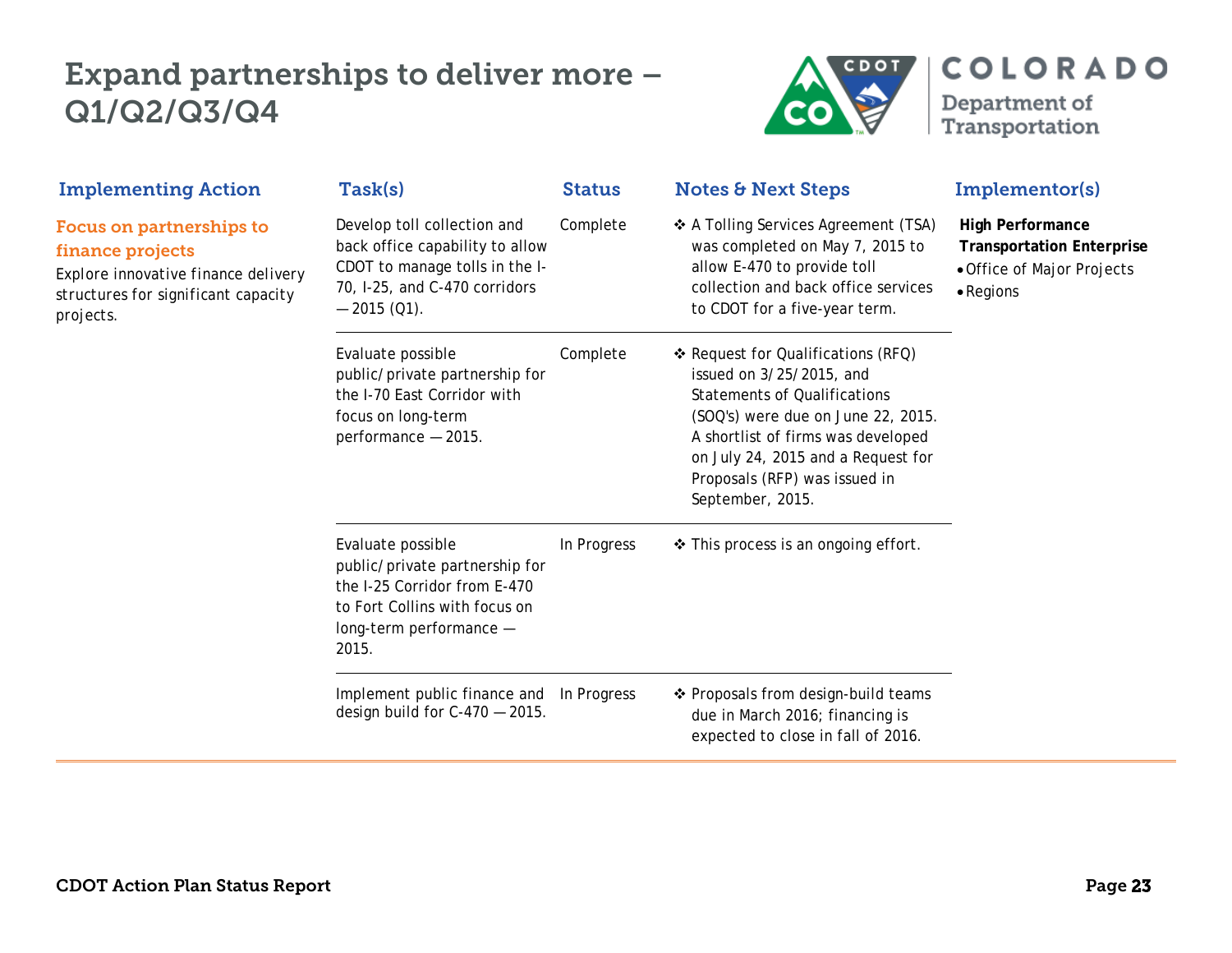## Expand partnerships to deliver more – Q1/Q2/Q3/Q4



| <b>Implementing Action</b>                                                                                                                                                                                                                                                                | Task(s)                                                                                                                                  | <b>Status</b> | <b>Notes &amp; Next Steps</b>                                                                                                                                           | Implementor(s)                                                                                                                                      |
|-------------------------------------------------------------------------------------------------------------------------------------------------------------------------------------------------------------------------------------------------------------------------------------------|------------------------------------------------------------------------------------------------------------------------------------------|---------------|-------------------------------------------------------------------------------------------------------------------------------------------------------------------------|-----------------------------------------------------------------------------------------------------------------------------------------------------|
| Seek public/private<br>partnerships for increased<br>operational capability<br>Continue to leverage private sector<br>to expand our fiber<br>optic network Courtesy Patrol<br>program, and traveler<br>information resources to facilitate<br>Active Traffic<br>Management of the system. | Continue to explore<br>partnership opportunities,<br>specifically with the<br>completion of fiber from Vail<br>to Glenwood $-2015$ (Q4). | In Progress   | ❖ Have had conversations with 3<br>private entities.<br>❖ No contract has been issued.                                                                                  | Division of Transportation<br>Systems Management and<br><b>Operations</b><br>• Office of Communications<br>• Division of Administration<br>Services |
|                                                                                                                                                                                                                                                                                           | Expand Courtesy Patrol -<br>$2015 (Q4)$ .                                                                                                | In Progress   | ❖ Met with the AAA Auto Club to<br>identify safe drop-off locations.<br>❖ Three new temporary employees<br>have been hired to help with<br>Traffic Incident Management. |                                                                                                                                                     |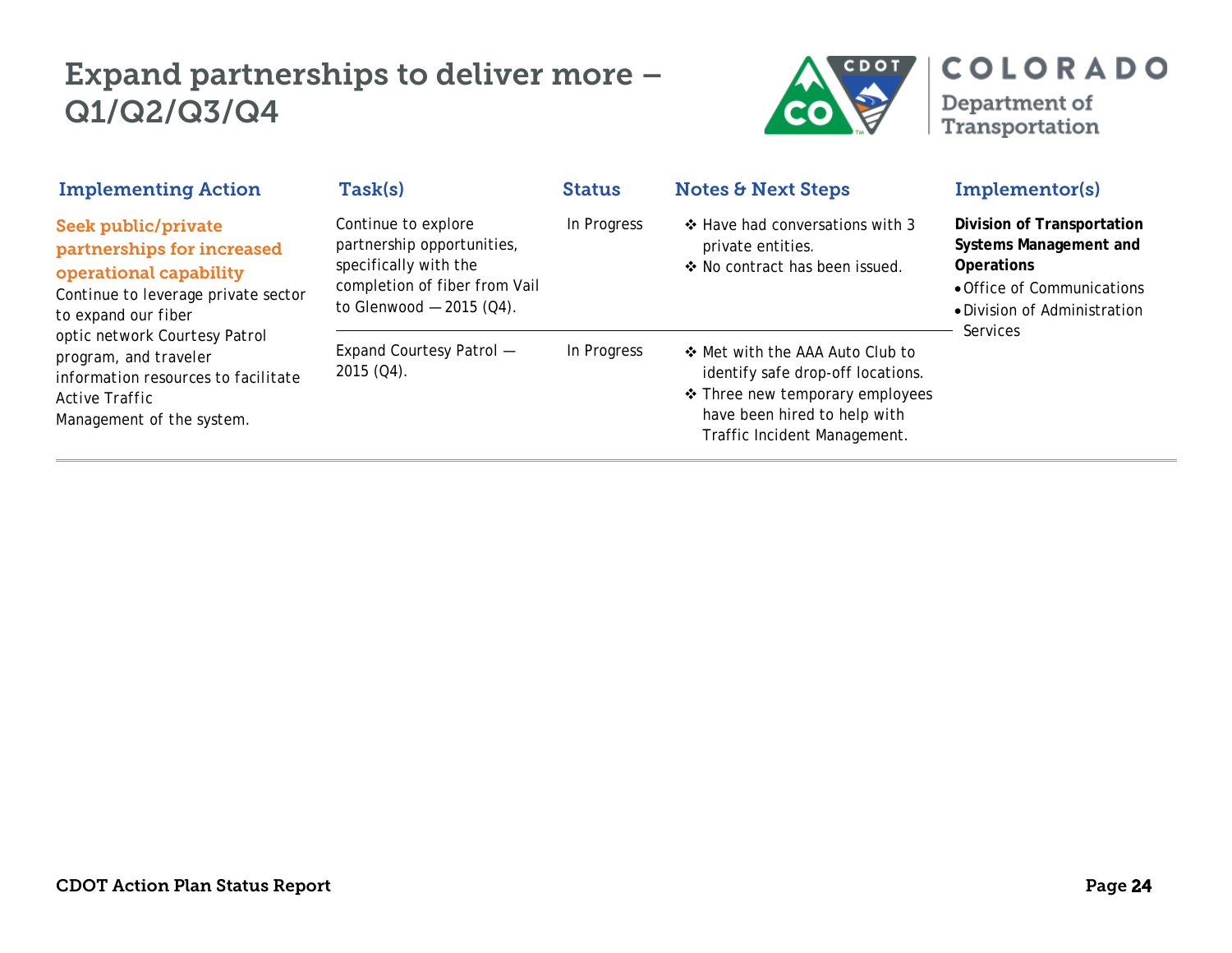# Achieve better transparency and accountability – Q1/Q2/Q3/Q4



| <b>Implementing Action</b>                                                                                                                    | Task(s)                                                                                                                                                                                                                                                                                                                                                                                                                                       | <b>Status</b> | <b>Notes &amp; Next Steps</b>                                                                                                                                                                 | Implementor(s)                                                                                                                                                                  |
|-----------------------------------------------------------------------------------------------------------------------------------------------|-----------------------------------------------------------------------------------------------------------------------------------------------------------------------------------------------------------------------------------------------------------------------------------------------------------------------------------------------------------------------------------------------------------------------------------------------|---------------|-----------------------------------------------------------------------------------------------------------------------------------------------------------------------------------------------|---------------------------------------------------------------------------------------------------------------------------------------------------------------------------------|
| <b>Improve CDOT website and</b><br><b>COTRIP</b><br>Enhance access to transportation and                                                      | Launch improved website -<br>$2015(Q1)$ .                                                                                                                                                                                                                                                                                                                                                                                                     | Complete      | ❖ COTRIP has been launched.                                                                                                                                                                   | <b>Office of Communications</b><br>• Division of Transportation<br>Development                                                                                                  |
| traveler information. New "Contact"<br>Us" button will improve access to and<br>responsiveness from CDOT customer<br>service representatives. | Reconfigure Your CDOT Dollar In Progress<br>into two web pages, one<br>dedicated to performance<br>metrics and the other to the<br>Your CDOT Dollar calculator.<br>Incorporate FASTER Safety<br>and construction spending, as<br>well as list of FASTER Safety<br>Projects. Equip sites with a<br>mapping tool to allow users to<br>obtain information at a city,<br>county, or Transportation<br>Planning Region (TPR) level -<br>2015 (Q2). |               | ❖ Continuing to update design and<br>functionality.<br>❖ Currently working to incorporate a<br>SWP progress tracking page.                                                                    | • Division of Transit & Rail<br>• Division of Transportation<br>Systems Management and<br>Operations<br>• Division of Accounting and<br>Finance<br>• All Divisions<br>• Regions |
|                                                                                                                                               | Launch full scale regional<br>customer service plan,<br>including new ticket tracking<br>and reporting tool $-2015$<br>$(Q2/Q3)$ .                                                                                                                                                                                                                                                                                                            | In Progress   | ❖ Internal HQ launch used to identify<br>issues has been completed.<br>❖ Ticketing system launched and<br>staff training completed.<br>❖ Regional system to launch by the<br>end of Jan 2016. |                                                                                                                                                                                 |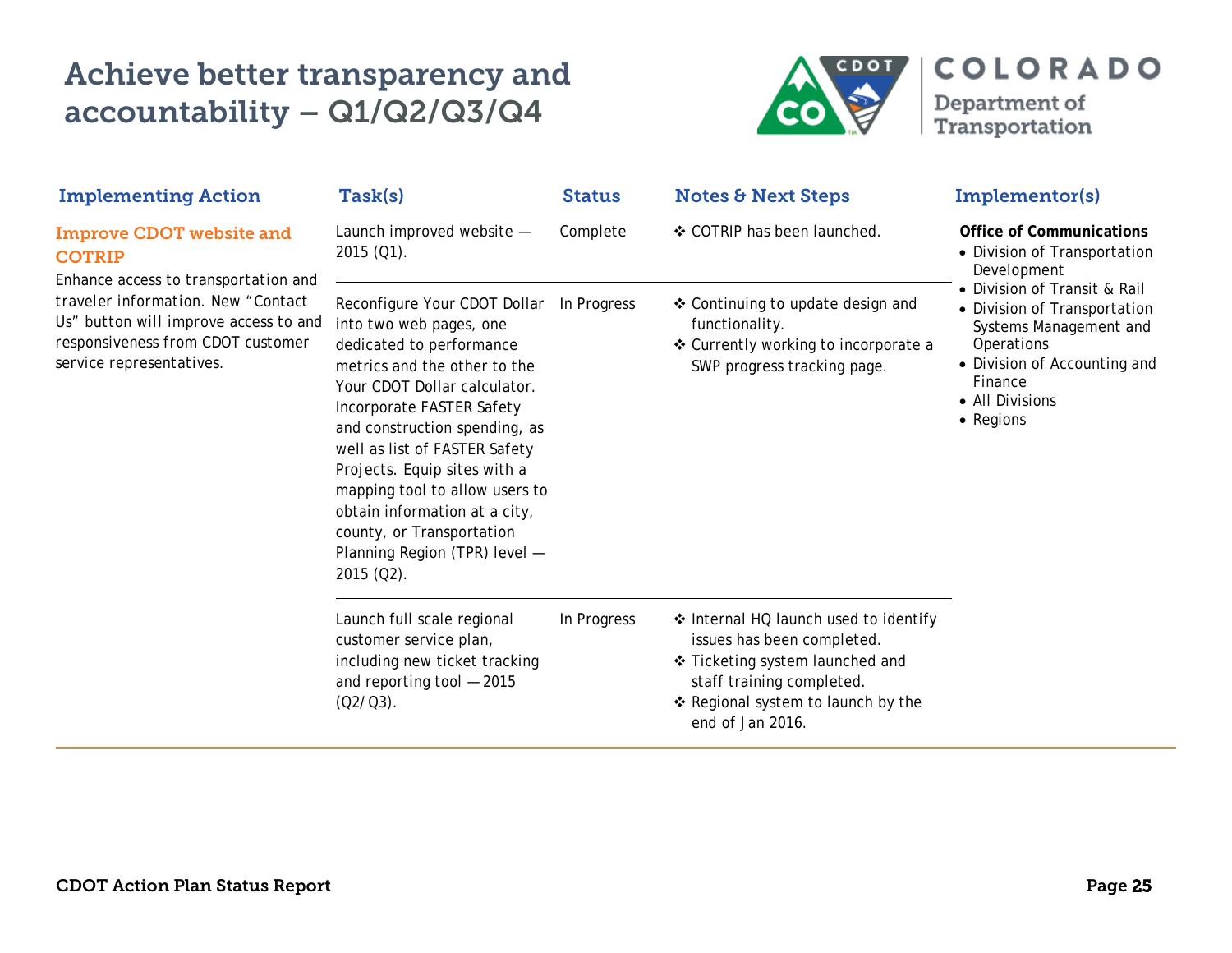# Achieve better transparency and accountability – Q1/Q2/Q3/Q4



| <b>Implementing Action</b>                                                                                                                                                                                                                                                      | Task(s)                                                                                                                                                                                                                                        | <b>Status</b> | <b>Notes &amp; Next Steps</b>                                                                                                                                                               | Implementor(s)                                                                                                                                                                                                      |
|---------------------------------------------------------------------------------------------------------------------------------------------------------------------------------------------------------------------------------------------------------------------------------|------------------------------------------------------------------------------------------------------------------------------------------------------------------------------------------------------------------------------------------------|---------------|---------------------------------------------------------------------------------------------------------------------------------------------------------------------------------------------|---------------------------------------------------------------------------------------------------------------------------------------------------------------------------------------------------------------------|
| <b>Adopt an improved Statewide</b><br><b>Transportation Improvement</b><br>Program (STIP)<br>Adopt a new STIP based on an<br>updated STIP framework to support<br>cash management practices,<br>streamline project/program budget<br>processes, and be more public<br>friendly. | Develop streamlined public-<br>friendly 2016 STIP aligned<br>with cash management<br>practices $-2015$ (Q2).                                                                                                                                   | Complete      | ❖ Established a rolling 4-year STIP<br>with streamlined amendment<br>process.<br>❖ Will analyze STIP to identify<br>further improvements.                                                   | Division of Accounting and<br>Finance<br>• Division of Transportation<br>Development<br>• Division of Transit & Rail<br>$\bullet$ Regions                                                                           |
|                                                                                                                                                                                                                                                                                 | Develop public-friendly web-<br>based functionality for STIP -<br>2017.                                                                                                                                                                        | Pending       | n/a                                                                                                                                                                                         | • Office of Program<br>Management<br>• Governor's Office of<br>Information Technology                                                                                                                               |
| <b>Implement expanded public</b><br>engagement process<br>To better involve and inform the<br>public regarding the financing and<br>delivery models for different<br>projects.                                                                                                  | Implement High Performance<br><b>Transportation Enterprise</b><br>Public Engagement Plan<br>(visioning, pre-request for<br>quotation, request for<br>proposal, contract/outreach)<br>for I-70 East, I-25 North and<br>$C-470 - 2015$ and 2016. | Complete      | ❖ Plan is written, and<br>implementation is in process for:<br>$\bullet$ I-70 Mtn,<br>• US-36 (starting Phase 2),<br>• 1-25 up to 120 <sup>th</sup> ,<br>• I-70 E and C-470 (early phases). | <b>Office of Communications</b><br>• Office of Major Project<br>Development<br>· High Performance<br><b>Transportation Enterprise</b><br>• Office of Policy and<br><b>Government Relations</b><br>$\bullet$ Regions |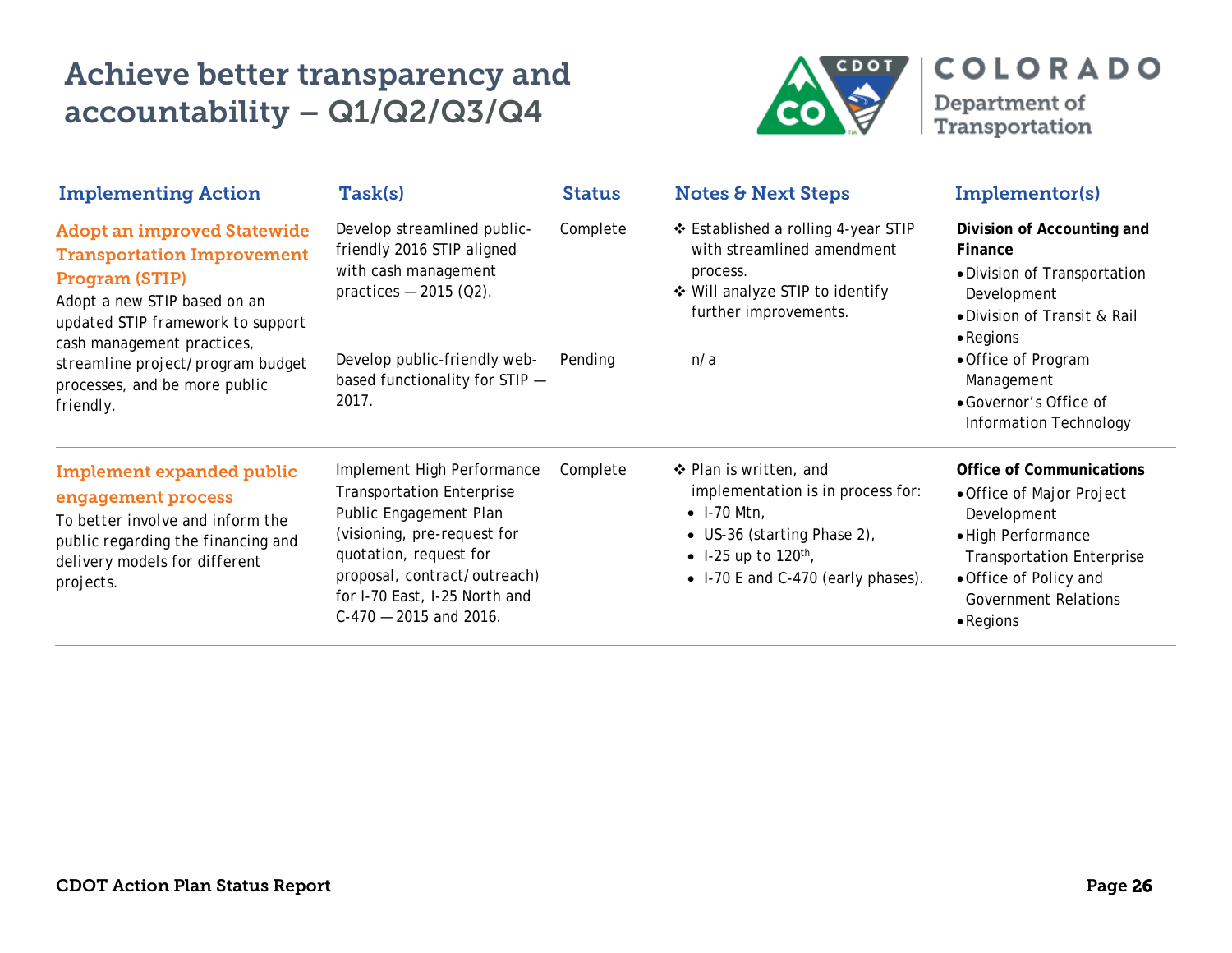# Achieve better transparency and accountability – Q1/Q2/Q3/Q4



| <b>Implementing Action</b>                                                                                                                                                                                                                                                                                                               | Task(s)                                                                                                | <b>Status</b> | <b>Notes &amp; Next Steps</b>                                                                              | Implementor(s)                                                                                                                      |
|------------------------------------------------------------------------------------------------------------------------------------------------------------------------------------------------------------------------------------------------------------------------------------------------------------------------------------------|--------------------------------------------------------------------------------------------------------|---------------|------------------------------------------------------------------------------------------------------------|-------------------------------------------------------------------------------------------------------------------------------------|
| Continue statewide public<br><b>Transportation Matters</b><br>engagement<br>Continue to reinforce the importance<br>of transportation in keeping the<br>Colorado economy moving, while<br>addressing safety, mobility, economic<br>vitality, maintaining the system, and<br>funding under the theme of<br><b>Transportation Matters.</b> | Define Transportation Matters<br>presentations - 2015.                                                 | In Progress   | ❖ Next engagement is scheduled for<br>spring 2016.<br>❖ Implementing TM tracking into<br>Your CDOT Dollar. | Office of<br>Communications<br>• Division of Transportation<br>Development<br>• Office of Policy and<br><b>Government Relations</b> |
|                                                                                                                                                                                                                                                                                                                                          | Implement annual<br>Transportation<br>Matters community<br>engagement telephone<br>townhalls $-2015$ . | In Progress   | ❖ This process will be part of the<br><b>SWP Transportation Matters</b><br>Roadshow.                       |                                                                                                                                     |
|                                                                                                                                                                                                                                                                                                                                          | Continue progress on<br>Transportation<br>Matters Summit - 2015.                                       | Complete      |                                                                                                            |                                                                                                                                     |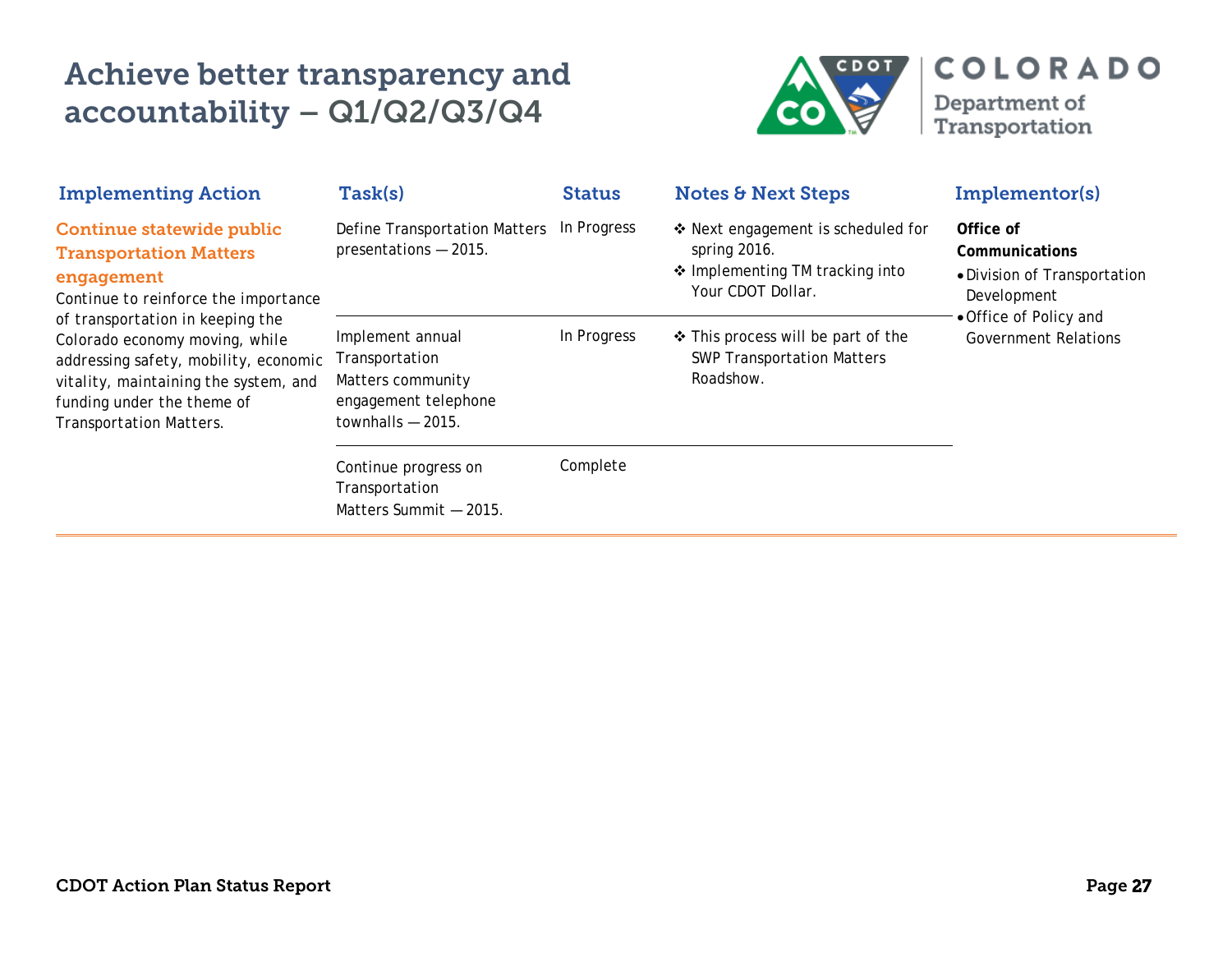### Prepare our workforce – Q1/Q2/Q3/Q4



Department of<br>Transportation

**COLORADO** 

| <b>Implementing Action</b>                                                                                                                                                                                                                                                                  | Task(s)                                                                                                                                                                                                                                                     | <b>Status</b> | <b>Notes &amp; Next Steps</b>                                                                                                                                                                                                                                                                                                                                                                                                                       | Implementor(s)                                                                  |
|---------------------------------------------------------------------------------------------------------------------------------------------------------------------------------------------------------------------------------------------------------------------------------------------|-------------------------------------------------------------------------------------------------------------------------------------------------------------------------------------------------------------------------------------------------------------|---------------|-----------------------------------------------------------------------------------------------------------------------------------------------------------------------------------------------------------------------------------------------------------------------------------------------------------------------------------------------------------------------------------------------------------------------------------------------------|---------------------------------------------------------------------------------|
| Develop a more dynamic<br>maintenance workforce<br>Identify and develop the career skill<br>sets of the maintenance workforces<br>through a strategic training plan that<br>incorporates new technologies,<br>training methods, and a focus on<br>maintenance and operational<br>readiness. | Refocus training in the<br>Division of Highway<br>Maintenance to be more<br>leadership development<br>oriented and utilize<br>regionally-based training<br>through a partnership with<br><b>Local Technical Assistance</b><br>Program (LTAP) $-$ 2015 (Q2). | In Progress   | ❖ LTAP lacks sufficient capacity to<br>support CDOT in this effort.<br>❖ First regionally-based training was<br>during the week of July 6, 2015<br>and garnered positive feedback.<br>❖ Currently assessing statewide<br>training budget and increasing<br>training staff for the Division of<br>Highway Maintenance.<br>❖ Currently assessing and building a<br>training program for 2016 that will<br>align with 3 Peaks and needs<br>assessment. | Division of Highway<br>Maintenance                                              |
| <b>Expand building of change</b><br>capacity<br>Improve the capacity throughout<br>CDOT to successfully adopt changes<br>that will improve customer service<br>and efficiency in our operations.                                                                                            | Have all engineering and<br>maintenance front-line<br>managers participate in the<br>Change Management<br>"Coaches" course - 2015<br>$(Q2)$ .                                                                                                               | In Progress   | ❖ 115 of 270 managers have<br>completed the course.<br>❖ Will conduct additional classes and<br>continue promoting the course to<br>regional leadership and staff.                                                                                                                                                                                                                                                                                  | <b>Office of Process</b><br>Improvement<br>$\bullet$ Regions<br>• All Divisions |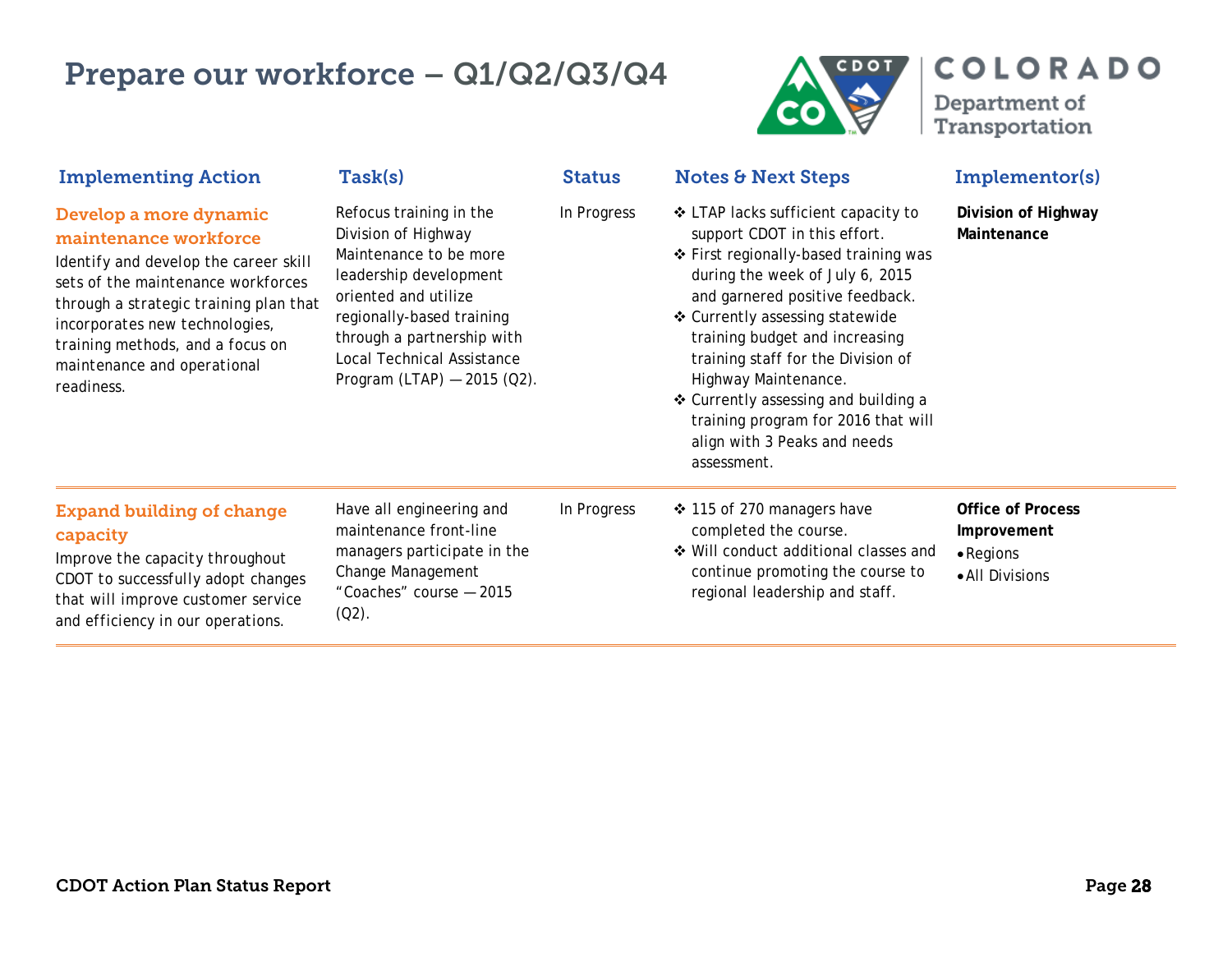### Prepare our workforce – Q1/Q2/Q3/Q4



| <b>Implementing Action</b>                                                                                                                                                                                                                                       | Task(s)                                                                                                                         | <b>Status</b> | <b>Notes &amp; Next Steps</b>                                                                                                                                                                                                                                    | Implementor(s)                                                   |
|------------------------------------------------------------------------------------------------------------------------------------------------------------------------------------------------------------------------------------------------------------------|---------------------------------------------------------------------------------------------------------------------------------|---------------|------------------------------------------------------------------------------------------------------------------------------------------------------------------------------------------------------------------------------------------------------------------|------------------------------------------------------------------|
| <b>Implement succession</b><br>planning / talent review<br>Identify contingency replacements<br>and a pool of candidates for Talent<br>Review/Delivery of Development                                                                                            | Deliver individualized<br>development plan resources<br>to management and selected<br>talent pool candidates - 2015<br>$(02)$ . | Complete      | ❖ Need to refine and identify owner.                                                                                                                                                                                                                             | Division of Administrative<br>Services<br>• All Divisions        |
| Plans.                                                                                                                                                                                                                                                           | Increase enrollment for<br>Leadership Journey Level II -<br>2015 (Q1).                                                          | Complete      | ❖ Leadership Journey I: 158<br>graduates thus far.<br>❖ Leadership Journey II: 45 graduates<br>thus far.                                                                                                                                                         |                                                                  |
|                                                                                                                                                                                                                                                                  | Develop content and<br>curriculum delivery<br>methodology for Leadership<br>Journey level III $-2016$ (Q1).                     | Complete      | ❖ Draft training roadmap has been<br>drafted, but not yet approved.<br>❖ Leadership Journey I and II are<br>complete.                                                                                                                                            |                                                                  |
| <b>Expand CDOT U</b><br>Develop career paths for positions in<br>engineering, finance and<br>administration, and transportation<br>system operations and development.<br>Complete technical and leadership<br>career maps and align course<br>offerings to maps. | Prepare competency mapping<br>for Materials, Bridge and<br>Roadway $-$ 2015 (Q1).                                               | In Progress   | * Roadway is complete.<br>❖ Materials to begin in CY2016.<br>❖ Bridge to begin in FY2016 Q3.<br>❖ Making continuous progress on<br>CDOT U. Next maps to develop are:<br>Engineer Staff Bridge, Admin,<br>Property Management, and<br><b>Business Management.</b> | Division of Administrative<br><b>Services</b><br>• All Divisions |
|                                                                                                                                                                                                                                                                  | Perform gap analysis for<br>College of Administration and<br>for $DTD - 2015$ .                                                 | In Progress   | ❖ Career mapping is complete.<br>❖ Future of this action item depends<br>on prioritization by DTD. This<br>task's status is In Progress, and will<br>be continuous until otherwise<br>directed.                                                                  |                                                                  |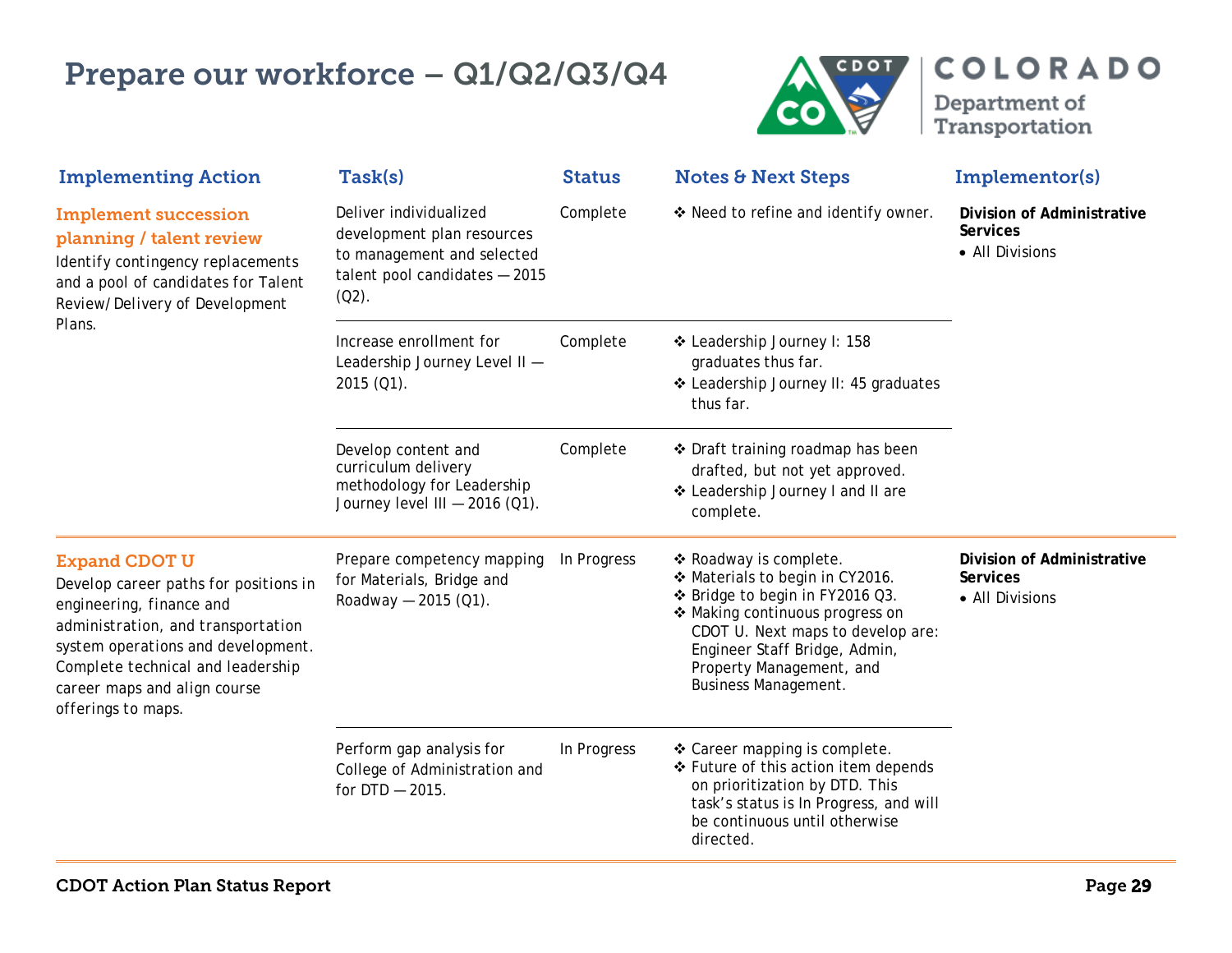### Prepare our workforce – Q1/Q2/Q3/Q4



Department of<br>Transportation

**COLORADO** 

| <b>Implementing Action</b>                                                                                                                                                                                                                                                                                                           | Task(s)                                                                                              | <b>Status</b> | <b>Notes &amp; Next Steps</b>                                                                                                                                                                                                                                                                             | Implementor(s)                                                                                          |
|--------------------------------------------------------------------------------------------------------------------------------------------------------------------------------------------------------------------------------------------------------------------------------------------------------------------------------------|------------------------------------------------------------------------------------------------------|---------------|-----------------------------------------------------------------------------------------------------------------------------------------------------------------------------------------------------------------------------------------------------------------------------------------------------------|---------------------------------------------------------------------------------------------------------|
| Develop project and program<br>management training<br>Develop foundational project and<br>program management training which<br>includes identification of key<br>stakeholders, project components,<br>critical path and matrix environment<br>accountability, and formal Employee<br>Development Training for Program<br>Management. | Procure development of<br>Project Management<br>Employee Development and<br>curriculum $-2015$ (Q1). | In Progress   | ❖ PMEDP has been developed as a 4-<br>year initiative, and is underway.<br>❖ Ultimate goal is to roll-out this<br>program to all CDOT project<br>managers, and other project<br>personnel that participate in<br>project delivery. Number and level<br>of personnel to be trained is being<br>determined. | Division of Administrative<br><b>Services</b><br>• Office of Program<br>Management<br>• Project Support |
|                                                                                                                                                                                                                                                                                                                                      | Needs assessment of existing<br>project leads and project<br>managers $-2015$ .                      | In Progress   | ❖ Working with the Program<br>Management Office to develop<br>trainings - with a current focus on<br>engineering topics.                                                                                                                                                                                  |                                                                                                         |
|                                                                                                                                                                                                                                                                                                                                      | Align with Project<br>Management Employee<br>Development Program and<br>curriculum design - 2015.    | In Progress   |                                                                                                                                                                                                                                                                                                           |                                                                                                         |
|                                                                                                                                                                                                                                                                                                                                      | Implement Phase I and<br>ongoing Project Management<br>Training $-2015$ .                            | In Progress   | ❖ Plan to pilot the apprenticeship<br>level training in the spring.<br>❖ Future trainings will include Level<br>1, Level 2, and Level 3.                                                                                                                                                                  |                                                                                                         |
|                                                                                                                                                                                                                                                                                                                                      | Implement Project<br>Management Employee<br>Development Program - 2015<br>$-2016.$                   | In Progress   | ❖ Phased roll-out to be completed by<br>FY2019.                                                                                                                                                                                                                                                           |                                                                                                         |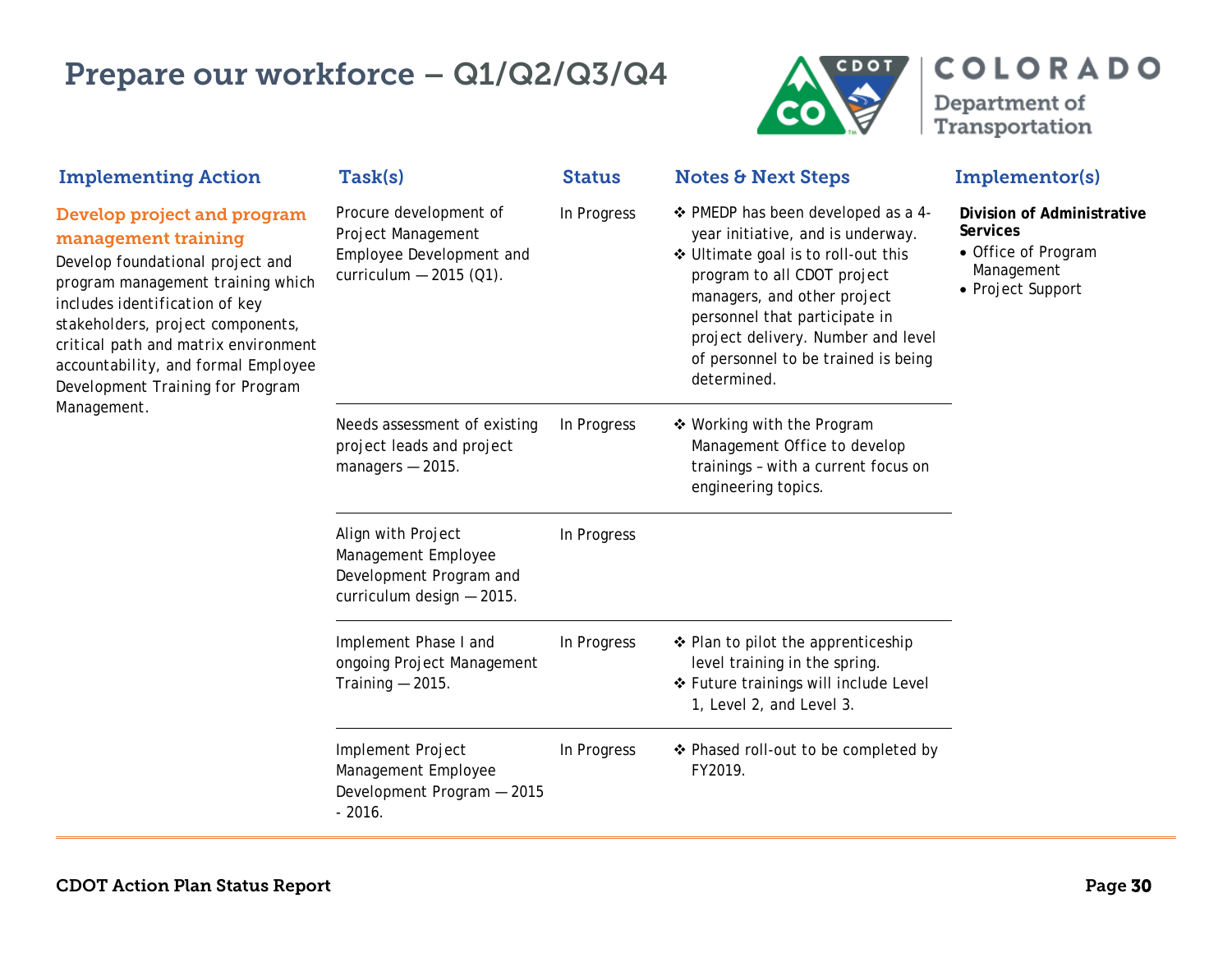

| <b>Primary Implementor(s)</b>       | <b>Implementing Action</b>                                                    | Task(s)                                                                                                                                                                                                                                                                                                                                                                                                                                            | Page # |
|-------------------------------------|-------------------------------------------------------------------------------|----------------------------------------------------------------------------------------------------------------------------------------------------------------------------------------------------------------------------------------------------------------------------------------------------------------------------------------------------------------------------------------------------------------------------------------------------|--------|
| Division of Administrative Services | Modernize facilities                                                          | ❖ Construct a new Region 4 headquarters facility and<br>explore the possible relocation of CDOT<br>Headquarters, Region 1 and Region 2 facilities to<br>provide an environment for better work<br>collaboration - 2015.                                                                                                                                                                                                                            | 6      |
| Division of Administrative Services | Expand CDOT U                                                                 | ❖ Prepare competency mapping for Materials, Bridge<br>and Roadway $-$ 2015 (Q1).<br>❖ Perform gap analysis for College of Administration<br>and for $DTD - 2015$ .                                                                                                                                                                                                                                                                                 | 29     |
| Division of Administrative Services | Develop project and program<br>management training                            | ❖ Procure development of Project Management<br>Employee Development and curriculum $-$ 2015 (Q1).<br>❖ Needs assessment of existing project leads and<br>project managers - 2015.<br>* Align with Project Management Employee<br>Development Program and curriculum design -<br>2015.<br>❖ Implement Phase I and ongoing Project Management<br>Training $-2015$ .<br>* Implement Project Management Employee<br>Development Program - 2015 - 2016. | 30     |
| <b>Division of Aeronautics</b>      | Increase development of the Web-based<br>Information Management System (WIMS) | ❖ Develop integration process with SAP $-$ 2015 (Q2).                                                                                                                                                                                                                                                                                                                                                                                              | 5      |
| <b>Division of Aeronautics</b>      | Further develop web-based grant systems<br>and process                        | ❖ Complete COTRAMS roll-out with 80 transit grant<br>partners $-2015$ .<br>Develop web-based systems and processes for other<br>grant programs $-2016$ (Q4).                                                                                                                                                                                                                                                                                       | 5      |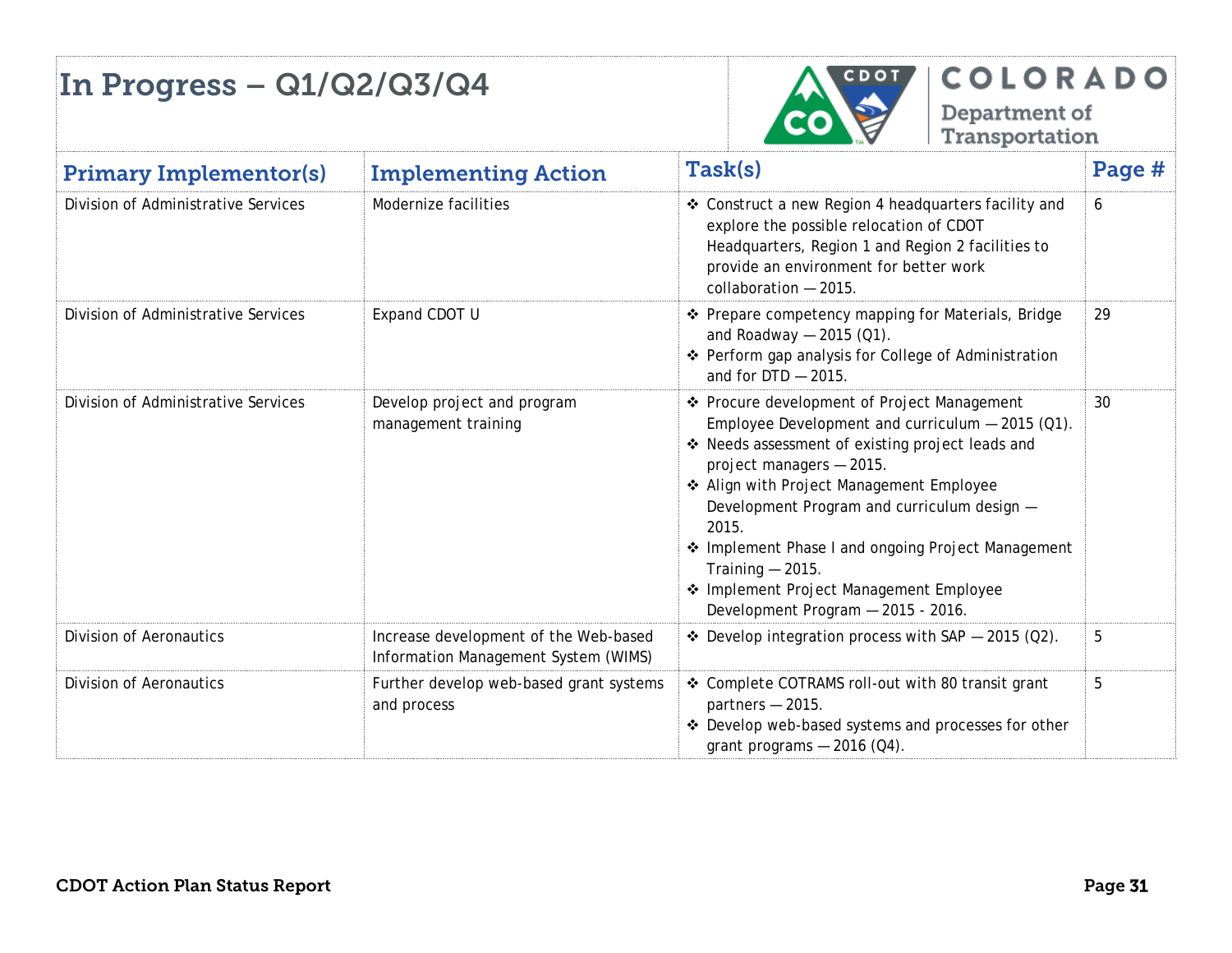

| <b>Primary Implementor(s)</b>                 | <b>Implementing Action</b>                                                                  | Task(s)                                                                                                                                                                                                                                                                                                                                                                                                                                                                                                                                             | Page # |
|-----------------------------------------------|---------------------------------------------------------------------------------------------|-----------------------------------------------------------------------------------------------------------------------------------------------------------------------------------------------------------------------------------------------------------------------------------------------------------------------------------------------------------------------------------------------------------------------------------------------------------------------------------------------------------------------------------------------------|--------|
| Office of Communications                      | Improve CDOT website and COTRIP                                                             | ❖ Reconfigure Your CDOT Dollar into two web pages,<br>one dedicated to performance metrics and the other<br>to the Your CDOT Dollar calculator. Incorporate<br>FASTER Safety and construction spending, as well as<br>list of FASTER Safety Projects. Equip sites with a<br>mapping tool to allow users to obtain information at<br>a city, county, or Transportation Planning Region<br>$(TPR)$ level $-$ 2015 (Q2).<br>❖ Launch full scale regional customer service plan,<br>including new ticket tracking and reporting tool -<br>2015 (Q2/Q3). | 25     |
| Office of Communications                      | Continue statewide public Transportation<br>Matters engagement                              | $\div$ Define Transportation Matters presentations $-2015$ .<br>❖ Implement annual Transportation Matters<br>community engagement telephone townhalls -<br>2015.                                                                                                                                                                                                                                                                                                                                                                                    | 27     |
| High Performance Transportation<br>Enterprise | Focus on partnerships to finance projects                                                   | ❖ Evaluate possible public/private partnership for the<br>I-25 Corridor from E-470 to Fort Collins with focus<br>on long-term performance - 2015.<br>* Implement public finance and design build for C-470<br>$-2015.$                                                                                                                                                                                                                                                                                                                              | 23     |
| Division of Highway Maintenance               | Improve maintenance business processes<br>to focus on accomplishments and target<br>setting | * Increase the consistency in the work order process<br>to accurately document and report accomplishments<br>$-2015.$<br>❖ Decrease fleet downtime and improve fuel<br>management through the use of Advanced Vehicle<br>Location (AVL) technology - 2015.<br>❖ Analyze MLOS as a whole and develop budget<br>criteria through target setting - 2015.                                                                                                                                                                                               | 9      |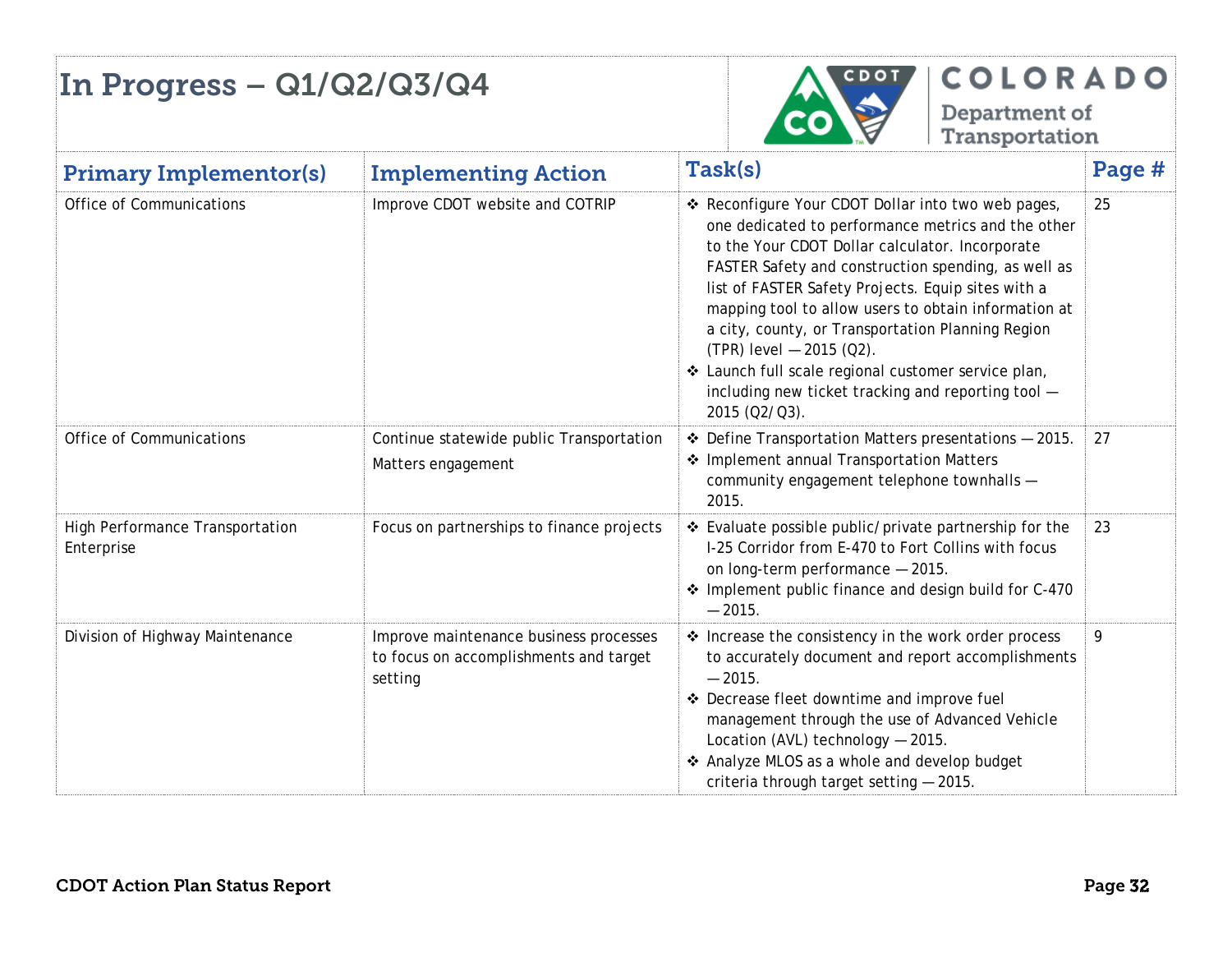

| <b>Primary Implementor(s)</b>   | <b>Implementing Action</b>                                         | Task(s)                                                                                                                                                                                                                                                                | Page #         |
|---------------------------------|--------------------------------------------------------------------|------------------------------------------------------------------------------------------------------------------------------------------------------------------------------------------------------------------------------------------------------------------------|----------------|
| Division of Highway Maintenance | Optimize Division of Highway Maintenance<br>operations             | ❖ Perform a third party analysis of maintenance patrol<br>routes to outline FTE per lane mile per category of<br>highway and determine the right type and pieces of<br>equipment at each patrol location. Analyze facility<br>locations for optimization $-2015(03)$ . | 13             |
| Division of Highway Maintenance | Develop a more dynamic maintenance<br>workforce                    | ❖ Refocus training in the Division of Highway<br>Maintenance to be more leadership development<br>oriented and utilize regionally-based training<br>through a partnership with Local Technical<br>Assistance Program (LTAP) - 2015 (Q2).                               | 28             |
| Office of Process Improvement   | Expand roll-out of Lean Everyday Ideas                             | * Have all engineering and maintenance front-line<br>managers participate in the Process Improvement<br>"Coaches" workshop, and work on at least one<br>improvement within each unit $-2015$ (Q2).                                                                     | $\overline{2}$ |
| Office of Process Improvement   | Expand building of change capacity                                 | * Have all engineering and maintenance front-line<br>managers participate in the Change Management<br>"Coaches" course $-$ 2015 (Q2).                                                                                                                                  | 28             |
| Office of Program Management    | Implement Program and Cash Management                              | * Implement Program and Cash Management systems<br>$-2015$ (Q2) - 2016 (Q4).<br>* Develop and implement Project Management<br>Employee Development Program and curriculum -<br>2015 and 2016.                                                                          | 11             |
| Office of Program Management    | Responsible Acceleration of Maintenance<br>and Partnerships (RAMP) | ❖ Monitor project delivery schedule - 2015 (Q1, Q2,<br>$Q3, 8, Q4$ .<br>❖ Implement project controls which include triggers<br>for independent cost estimates and evaluation of<br>project scalability (budget) - 2015 (Q1).                                           | 12             |
| Region 1                        | <b>New Operations Projects</b>                                     | ❖ US 36 Express Toll Lane (open) - 2015.<br>$\div$ 1-25 Express Toll Lane (open) - 2015.<br>❖ C-470 Express Toll Lane (construction) - 2016.                                                                                                                           | 13             |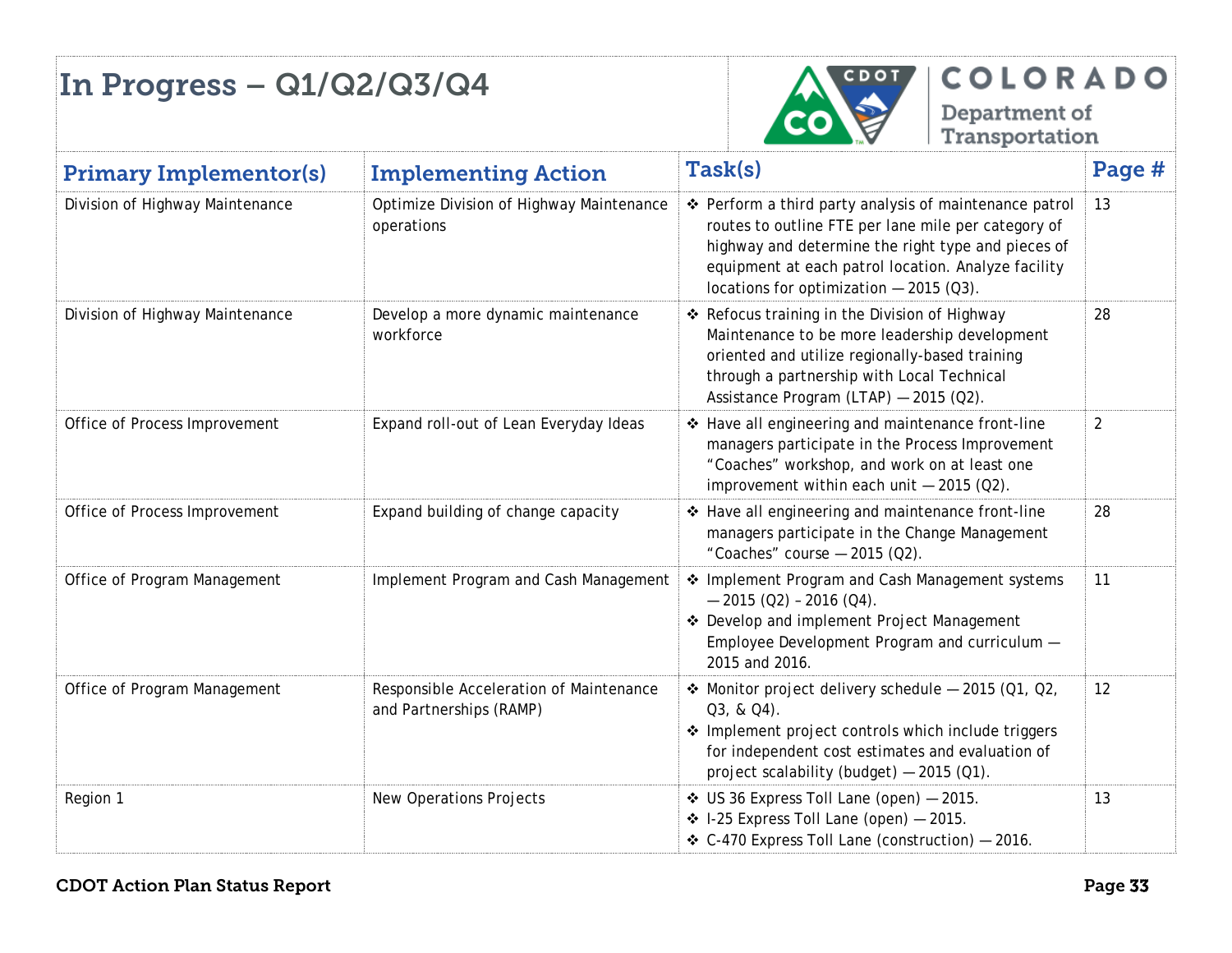

**COLORADO** Department of

Transportation

Primary Implementor(s) Implementing Action Task(s) Page # Region 4 **Develop and implement risk and resiliency** strategies for flood area  $\triangleq$  Implement the resiliency evaluation criteria and matrix for use outside of the flood program — 2015  $(Q4)$ . 3 Division of Transit & Rail Expand interregional express (Bustang) and regional bus services Partner with Regions to determine funding for specific improvements. Use existing FTA funds, FASTER funds and fare box revenues — 2015 - 2017. Annually assess and identify service and/or infrastructure improvements to park-and-rides served by transit  $-2015$  (Q2). 21 Division of Transportation Development Update and launch C-Plan data repository  $\ast$  Ensure data used in development of the Statewide Transportation Plan is included in C-Plan, compile and include analysis of data, establish update cycle, and provide training to staff and planning partners — 2015 (Q3) – 2016 (Q4). 1 Division of Transportation Development | Develop a framework for addressing risk and resiliency and incorporating strategies into planning, programming, and project development  $\div$  Develop framework for identifying and assessing transportation system vulnerabilities — 2015. Identify strategies and develop framework for incorporation into CDOT processes — 2016. 8 Division of Transportation Development Develop 10-year Development Program  $\cdot$  Identify projects through Transportation Planning Process — 2015 (Q3). 12 Division of Transportation Development Expand asset management integration  $\cdot$  **Implement economic analysis in asset management**  $-2015(02)$ .  $\triangle$  Provide assistance to grant partners in developing transit asset management plans and establish a milestone schedule with grant partners — 2015 (Q2). 18 Office of Transportation Safety **Elevate "Safety Culture"**  $\cdot$  Increase the number of Safety Champions through the performance of integrated safety engagements by more levels of supervision and continue to reduce worker's compensation claims by up to 10% — 2015. 10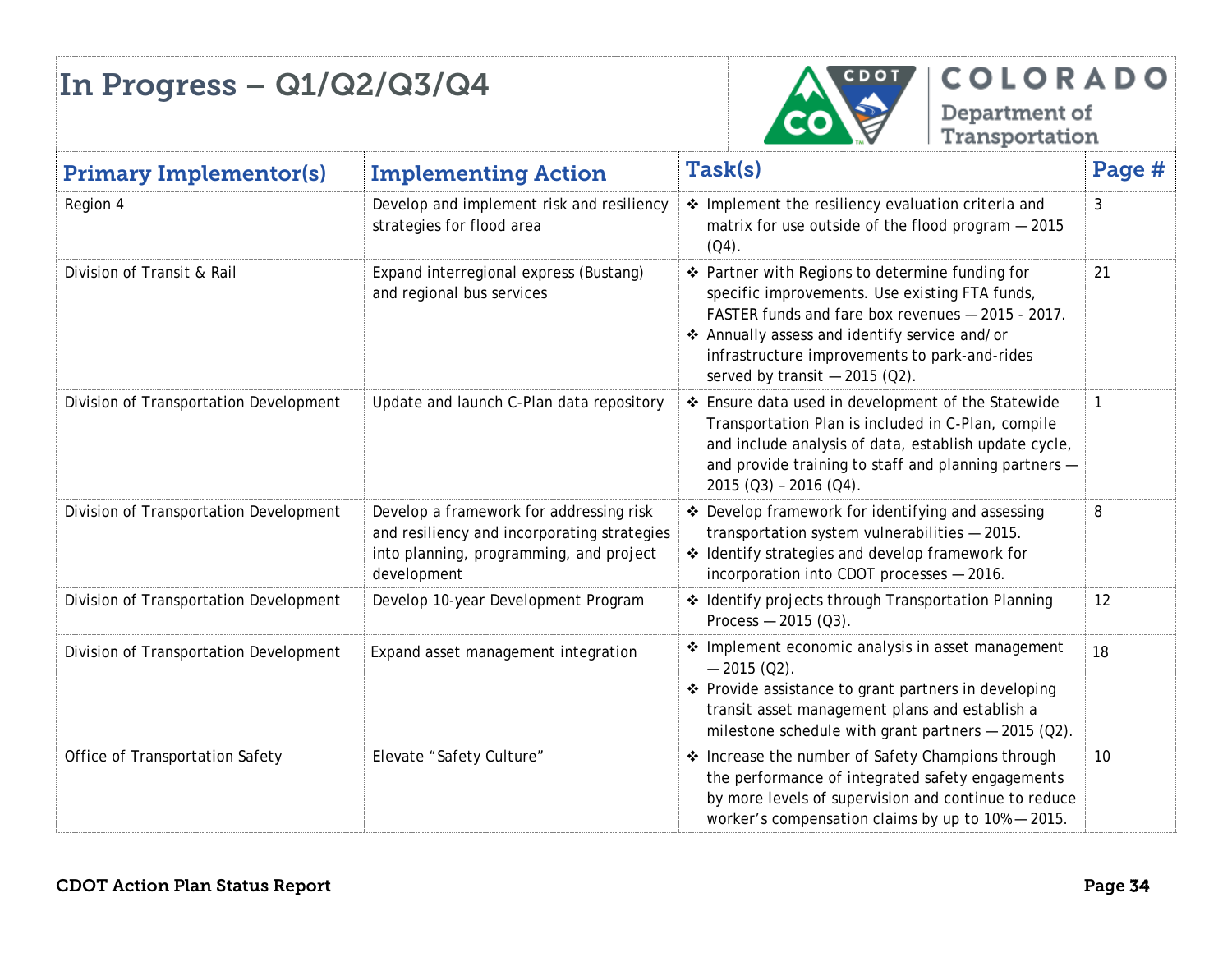

#### COLORADO

Department of<br>Transportation

| <b>Primary Implementor(s)</b>                                   | <b>Implementing Action</b>                                                            | Task(s)                                                                                                                                                                                                                                                                                                                                                                                                                                                                    | Page # |
|-----------------------------------------------------------------|---------------------------------------------------------------------------------------|----------------------------------------------------------------------------------------------------------------------------------------------------------------------------------------------------------------------------------------------------------------------------------------------------------------------------------------------------------------------------------------------------------------------------------------------------------------------------|--------|
| Division of Transportation Systems<br>Management and Operations | Implement I-70 mountain corridor and I-25<br>operations improvements                  | <b>❖</b> Improve commercial vehicle operations $-$ 2015 (Q2).<br>❖ Develop full capability to operate and maintain<br>express toll lanes $-2015$ (Q3).                                                                                                                                                                                                                                                                                                                     | 16     |
| Division of Transportation Systems<br>Management and Operations | Expand transportation systems<br>management and operations programs and<br>strategies | ❖ Expand first responder Traffic Incident Management<br>(TIM) Training, Highway Incident Commander<br>Program, Incident Clearance Patrols, establish best<br>practices for reducing early merging and weaving in<br>bottleneck areas, and rapid expansion of ramp<br>metering $-2015(03) - 2015(02)$ .<br>$\div$ Expand Courtesy Patrol - 2015 (Q4).<br><b>↓</b> Undertake corridor operation planning $-$ 2015 (Q4).<br>❖ Expand ramp metering in Region $1 - 2016$ (Q4). | 14     |
| Division of Transportation Systems<br>Management and Operations | Seek public/private partnerships for<br>increased operational capability              | ❖ Continue to explore partnership opportunities,<br>specifically with the completion of fiber from Vail to<br>Glenwood $-2015$ (Q4).<br>$\div$ Expand Courtesy Patrol - 2015 (Q4).                                                                                                                                                                                                                                                                                         | 24     |